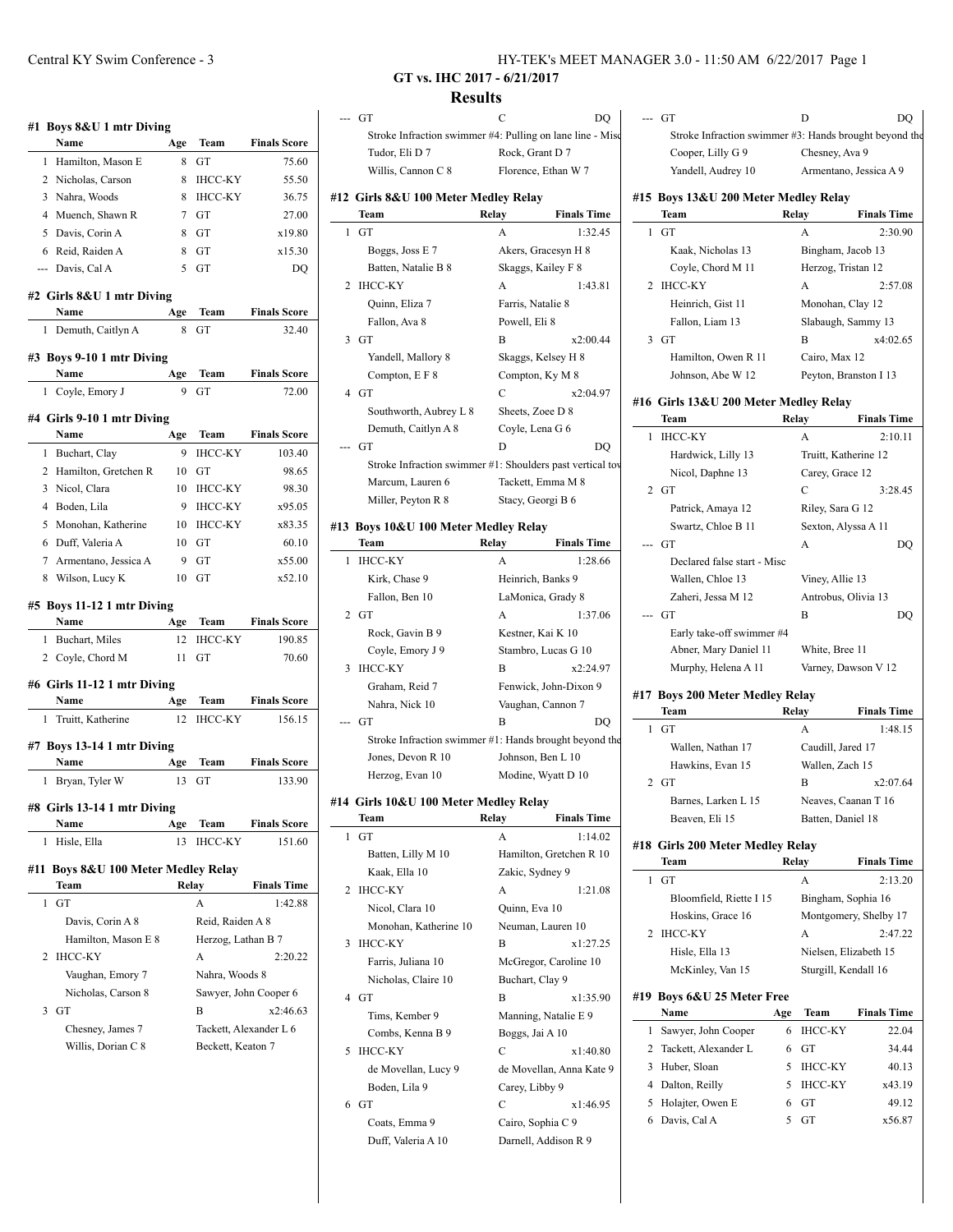|                | #20 Girls 6&U 25 Meter Free   |                |                |                    |
|----------------|-------------------------------|----------------|----------------|--------------------|
|                | Name                          | Age            | Team           | <b>Finals Time</b> |
| 1              | McGuire, Meredith             | 6              | <b>IHCC-KY</b> | 27.43              |
| 2              | Broadbent, Caroline           | 6              | IHCC-KY        | 28.12              |
| 3              | Moore, Hunter                 | 6              | <b>IHCC-KY</b> | x29.25             |
| 4              | Chapman, Shelby               | 6              | <b>IHCC-KY</b> | x30.08             |
| 5              | Coyle, Lena G                 | 6              | GT             | 30.44              |
| 6              | Herzog, Kaylan E              | 6              | GT             | 33.71              |
| 7              | Monohan, Caroline             | 4              | <b>IHCC-KY</b> | x34.06             |
| 8              | LaMonica, Clay                | 5              | <b>IHCC-KY</b> | x34.21             |
| 9              | Des Cognets, Davis            | 5              | <b>IHCC-KY</b> | x35.82             |
| 10             | Arvin, McCutchen              | 6              | <b>IHCC-KY</b> | x36.71             |
| 11             | Marcum, Lauren                | 6              | GT             | x39.10             |
| 12             | Stacy, Georgi B               | 6              | GT             | x45.39             |
| 13             | Morrow, Rielly                | 4              | <b>IHCC-KY</b> | x51.01             |
| 14             | Hore, Avery                   | 4              | <b>IHCC-KY</b> | x1:11.25           |
| 15             | Demuth, Cameryn N             | $\overline{4}$ | GT             | x1:45.03           |
|                | Hamilton, Violet E            | 4              | GT             | X48.69             |
| #21            | <b>Boys 7-8 25 Meter Free</b> |                |                |                    |
|                |                               |                |                |                    |
|                | Name                          | Age            | Team           | <b>Finals Time</b> |
| 1              | Davis, Corin A                | 8              | GT             | 17.77              |
| $\overline{c}$ | Hamilton, Mason E             | 8              | GT             | 18.25              |
| 3              | LaMonica, Grady               | 8              | <b>IHCC-KY</b> | 19.19              |
| $\overline{4}$ | Nicholas, Carson              | 8              | <b>IHCC-KY</b> | 23.51              |
| 5              | Herzog, Lathan B              | 7              | GT             | x25.50             |
| 6              | Vaughan, Emory                | $\overline{7}$ | <b>IHCC-KY</b> | x29.30             |
| 7              | Graham, Reid                  | 7              | <b>IHCC-KY</b> | x31.97             |
| 8              | Chesney, James                | $\overline{7}$ | GT             | x34.40             |
| 9              | McLean, Shep                  | 7              | <b>IHCC-KY</b> | x36.09             |
| 10             | Vaughan, Cannon               | $\overline{7}$ | <b>IHCC-KY</b> | x36.25             |
| ---            | Nahra, Woods                  | 8              | <b>IHCC-KY</b> | X23.25             |
| ---            | Beckett, Keaton               | 7              | GТ             | X24.08             |
|                | Rock, Grant D                 | 7              | GT             | X24.09             |
| ---            | Reid, Raiden A                | 8              | GТ             | X27.27             |
|                | Willis, Dorian C              | 8              | GT             | X28.89             |
| ---            | Tudor, Eli D                  | 7              | GT             | X28.97             |
| ---            | Muench, Shawn R               | 7              | GT             | X35.28             |
| ---            | Florence, Ethan W             | 7              | GТ             | X38.01             |

#### **#22 Girls 7-8 25 Meter Free**

|    | Name              | Age | Team           | <b>Finals Time</b> |
|----|-------------------|-----|----------------|--------------------|
| 1  | Batten, Natalie B | 8   | GT             | 17.35              |
| 2  | Powell, Eli       | 8   | <b>IHCC-KY</b> | 19.39              |
| 3  | Akers, Gracesyn H | 8   | GT             | 20.14              |
| 4  | Skaggs, Kailey F  | 8   | GT             | x20.40             |
| 5  | Fallon, Ava       | 8   | <b>IHCC-KY</b> | 20.63              |
| 6  | Boggs, Joss E     | 7   | GT             | x21.16             |
| 7  | Chapman, Ann Reid | 8   | <b>IHCC-KY</b> | x21.19             |
| 8  | McGuire, Madelyn  | 8   | <b>IHCC-KY</b> | x22.05             |
| 9  | Heinrich, Lucy    | 7   | <b>IHCC-KY</b> | x22.37             |
| 10 | Farris, Natalie   | 8   | <b>IHCC-KY</b> | x26.04             |
| 11 | Arvin, Bishop     | 7   | <b>IHCC-KY</b> | x27.96             |
|    | 12 Quinn, Eliza   | 7   | <b>IHCC-KY</b> | x29.27             |
| 13 | Offutt, Emiline   | 7   | <b>IHCC-KY</b> | x31.03             |
| 14 | Donworth, Maggie  | 7   | <b>IHCC-KY</b> | x48.45             |

**GT vs. IHC 2017 - 6/21/2017 Results**

| Sheets, Zoee D<br>8<br>GТ<br>X22.75<br>---<br>Skaggs, Kelsey H<br>8<br>GТ<br>X23.02<br>---<br>Scroggins, Leighton E<br>X25.01<br>8<br>GТ<br>---<br>Compton, E F<br>X26.20<br>8<br>GТ<br>---<br>Tackett, Emma M<br>8<br>GТ<br>X26.75<br>---<br>X27.45<br>Yandell, Mallory<br>8<br>GT<br>---<br>Compton, Ky M<br>X28.64<br>8<br>GТ<br>---<br>Southworth, Aubrey L<br>X29.69<br>8<br>GT<br>---<br>Davis, Izzy N<br>8<br>X31.19<br>GТ<br>---<br>Stuberg, Finley M<br>X31.57<br>7<br>GТ<br>---<br>Demuth, Caitlyn A<br>X31.65<br>8<br>GT<br>---<br>Miller, Peyton R<br>GT<br>8<br>X33.75<br>---<br>Florence, Sarah L<br>7<br>X40.37<br>---<br>GТ<br>Forman, Delaney G<br>7<br>X42.38<br>GT<br>---<br>Pelfrey, Lauren A<br>X45.20<br>7<br>GТ<br>---<br>Boys 9-10 25 Meter Free<br><b>Finals Time</b><br>Name<br>Age<br>Team<br>Fallon, Ben<br><b>IHCC-KY</b><br>1<br>10<br>15.53<br>2<br>9<br><b>IHCC-KY</b><br>Kirk, Chase<br>17.06<br>3<br>Rock, Gavin B<br>9<br>GT<br>J18.00<br>$\overline{4}$<br>Kestner, Kai K<br>GT<br>10<br>J17.83<br>Coyle, Emory J<br>GT<br>x19.70<br>5<br>9<br>Herzog, Evan<br>x22.57<br>6<br>10<br>GТ<br>7<br>Nahra, Nick<br><b>IHCC-KY</b><br>10<br>x23.23<br>8<br>Florence, Caleb<br>9<br>GТ<br>x29.31<br>X23.20<br>Stambro, Lucas G<br>10<br>GТ<br>---<br>Modine, Wyatt D<br>X25.39<br>GT<br>10<br>---<br>Jones, Devon R<br>X31.77<br>10<br>GТ<br>---<br>#24  Girls 9-10 25 Meter Free<br><b>Finals Time</b><br>Name<br>Age<br>Team<br>10<br>1<br>Kaak, Ella<br>GТ<br>14.18<br>2<br><b>IHCC-KY</b><br>J15.22<br>Neuman, Lauren<br>10<br>3<br>Batten, Lilly M<br>J15.13<br>10<br>GТ<br>$\overline{4}$<br>Hamilton, Gretchen R<br>x16.91<br>GТ<br>10<br>5<br>Monohan, Katherine<br>10<br>ІНСС-КҮ<br>16.95<br>6<br>Buchart, Clay<br>9<br><b>IHCC-KY</b><br>x17.48<br>7<br>McGregor, Caroline<br><b>IHCC-KY</b><br>x17.83<br>10<br><b>IHCC-KY</b><br>8<br>Quinn, Eva<br>x17.93<br>10<br>Nicholas, Claire<br>9<br>ІНСС-КҮ<br>x18.27<br>10<br>Nicol, Clara<br><b>IHCC-KY</b><br>x18.47<br>10<br>10<br>Zakic, Sydney<br>x18.57<br>11<br>9<br>GT<br>Farris. Juliana<br><b>IHCC-KY</b><br>x18.81<br>12<br>10<br>de Movellan, Lucy<br>9<br>IHCC-KY<br>13<br>x20.00<br>de Movellan, Anna Kate<br><b>IHCC-KY</b><br>14<br>9<br>x20.97<br>15<br>Boden, Lila<br>9<br>IHCC-KY<br>x21.94<br>Carey, Libby<br>9<br>IHCC-KY<br>16<br>x26.90<br>Boggs, Jai A<br>10<br>GT<br>X17.37<br>---<br>Tims, Kember<br>GT<br>9<br>X18.15<br>---<br>Manning, Natalie E<br>9<br>X18.71<br>GT<br>---<br>Combs, Kenna B<br>9<br>X19.57<br>GТ<br>---<br>Chesney, Ava<br>9<br>GT<br>X20.31<br>---<br>Wilson, Lucy K<br>X20.48<br>10<br>GT<br>---<br>Armentano, Jessica A<br>9<br>GT<br>X21.25<br>---<br>Darnell, Addison R<br>9<br>GT<br>X21.25<br>---<br>Duff, Valeria A<br>10<br>GT<br>X27.69<br>---<br>9<br>Cooper, Lilly G<br>GT<br>X28.32<br>--- |     |  |  |
|-------------------------------------------------------------------------------------------------------------------------------------------------------------------------------------------------------------------------------------------------------------------------------------------------------------------------------------------------------------------------------------------------------------------------------------------------------------------------------------------------------------------------------------------------------------------------------------------------------------------------------------------------------------------------------------------------------------------------------------------------------------------------------------------------------------------------------------------------------------------------------------------------------------------------------------------------------------------------------------------------------------------------------------------------------------------------------------------------------------------------------------------------------------------------------------------------------------------------------------------------------------------------------------------------------------------------------------------------------------------------------------------------------------------------------------------------------------------------------------------------------------------------------------------------------------------------------------------------------------------------------------------------------------------------------------------------------------------------------------------------------------------------------------------------------------------------------------------------------------------------------------------------------------------------------------------------------------------------------------------------------------------------------------------------------------------------------------------------------------------------------------------------------------------------------------------------------------------------------------------------------------------------------------------------------------------------------------------------------------------------------------------------------------------------------------------------------------------------------------------------------------------------------------------------------------------------------------------------------------------------------------------------------------------------------------------------------------------------------------------------------------------------------------------------------------------------------------------|-----|--|--|
|                                                                                                                                                                                                                                                                                                                                                                                                                                                                                                                                                                                                                                                                                                                                                                                                                                                                                                                                                                                                                                                                                                                                                                                                                                                                                                                                                                                                                                                                                                                                                                                                                                                                                                                                                                                                                                                                                                                                                                                                                                                                                                                                                                                                                                                                                                                                                                                                                                                                                                                                                                                                                                                                                                                                                                                                                                           |     |  |  |
|                                                                                                                                                                                                                                                                                                                                                                                                                                                                                                                                                                                                                                                                                                                                                                                                                                                                                                                                                                                                                                                                                                                                                                                                                                                                                                                                                                                                                                                                                                                                                                                                                                                                                                                                                                                                                                                                                                                                                                                                                                                                                                                                                                                                                                                                                                                                                                                                                                                                                                                                                                                                                                                                                                                                                                                                                                           |     |  |  |
|                                                                                                                                                                                                                                                                                                                                                                                                                                                                                                                                                                                                                                                                                                                                                                                                                                                                                                                                                                                                                                                                                                                                                                                                                                                                                                                                                                                                                                                                                                                                                                                                                                                                                                                                                                                                                                                                                                                                                                                                                                                                                                                                                                                                                                                                                                                                                                                                                                                                                                                                                                                                                                                                                                                                                                                                                                           |     |  |  |
|                                                                                                                                                                                                                                                                                                                                                                                                                                                                                                                                                                                                                                                                                                                                                                                                                                                                                                                                                                                                                                                                                                                                                                                                                                                                                                                                                                                                                                                                                                                                                                                                                                                                                                                                                                                                                                                                                                                                                                                                                                                                                                                                                                                                                                                                                                                                                                                                                                                                                                                                                                                                                                                                                                                                                                                                                                           |     |  |  |
|                                                                                                                                                                                                                                                                                                                                                                                                                                                                                                                                                                                                                                                                                                                                                                                                                                                                                                                                                                                                                                                                                                                                                                                                                                                                                                                                                                                                                                                                                                                                                                                                                                                                                                                                                                                                                                                                                                                                                                                                                                                                                                                                                                                                                                                                                                                                                                                                                                                                                                                                                                                                                                                                                                                                                                                                                                           |     |  |  |
|                                                                                                                                                                                                                                                                                                                                                                                                                                                                                                                                                                                                                                                                                                                                                                                                                                                                                                                                                                                                                                                                                                                                                                                                                                                                                                                                                                                                                                                                                                                                                                                                                                                                                                                                                                                                                                                                                                                                                                                                                                                                                                                                                                                                                                                                                                                                                                                                                                                                                                                                                                                                                                                                                                                                                                                                                                           |     |  |  |
|                                                                                                                                                                                                                                                                                                                                                                                                                                                                                                                                                                                                                                                                                                                                                                                                                                                                                                                                                                                                                                                                                                                                                                                                                                                                                                                                                                                                                                                                                                                                                                                                                                                                                                                                                                                                                                                                                                                                                                                                                                                                                                                                                                                                                                                                                                                                                                                                                                                                                                                                                                                                                                                                                                                                                                                                                                           |     |  |  |
|                                                                                                                                                                                                                                                                                                                                                                                                                                                                                                                                                                                                                                                                                                                                                                                                                                                                                                                                                                                                                                                                                                                                                                                                                                                                                                                                                                                                                                                                                                                                                                                                                                                                                                                                                                                                                                                                                                                                                                                                                                                                                                                                                                                                                                                                                                                                                                                                                                                                                                                                                                                                                                                                                                                                                                                                                                           |     |  |  |
|                                                                                                                                                                                                                                                                                                                                                                                                                                                                                                                                                                                                                                                                                                                                                                                                                                                                                                                                                                                                                                                                                                                                                                                                                                                                                                                                                                                                                                                                                                                                                                                                                                                                                                                                                                                                                                                                                                                                                                                                                                                                                                                                                                                                                                                                                                                                                                                                                                                                                                                                                                                                                                                                                                                                                                                                                                           |     |  |  |
|                                                                                                                                                                                                                                                                                                                                                                                                                                                                                                                                                                                                                                                                                                                                                                                                                                                                                                                                                                                                                                                                                                                                                                                                                                                                                                                                                                                                                                                                                                                                                                                                                                                                                                                                                                                                                                                                                                                                                                                                                                                                                                                                                                                                                                                                                                                                                                                                                                                                                                                                                                                                                                                                                                                                                                                                                                           |     |  |  |
|                                                                                                                                                                                                                                                                                                                                                                                                                                                                                                                                                                                                                                                                                                                                                                                                                                                                                                                                                                                                                                                                                                                                                                                                                                                                                                                                                                                                                                                                                                                                                                                                                                                                                                                                                                                                                                                                                                                                                                                                                                                                                                                                                                                                                                                                                                                                                                                                                                                                                                                                                                                                                                                                                                                                                                                                                                           |     |  |  |
|                                                                                                                                                                                                                                                                                                                                                                                                                                                                                                                                                                                                                                                                                                                                                                                                                                                                                                                                                                                                                                                                                                                                                                                                                                                                                                                                                                                                                                                                                                                                                                                                                                                                                                                                                                                                                                                                                                                                                                                                                                                                                                                                                                                                                                                                                                                                                                                                                                                                                                                                                                                                                                                                                                                                                                                                                                           |     |  |  |
|                                                                                                                                                                                                                                                                                                                                                                                                                                                                                                                                                                                                                                                                                                                                                                                                                                                                                                                                                                                                                                                                                                                                                                                                                                                                                                                                                                                                                                                                                                                                                                                                                                                                                                                                                                                                                                                                                                                                                                                                                                                                                                                                                                                                                                                                                                                                                                                                                                                                                                                                                                                                                                                                                                                                                                                                                                           |     |  |  |
|                                                                                                                                                                                                                                                                                                                                                                                                                                                                                                                                                                                                                                                                                                                                                                                                                                                                                                                                                                                                                                                                                                                                                                                                                                                                                                                                                                                                                                                                                                                                                                                                                                                                                                                                                                                                                                                                                                                                                                                                                                                                                                                                                                                                                                                                                                                                                                                                                                                                                                                                                                                                                                                                                                                                                                                                                                           |     |  |  |
|                                                                                                                                                                                                                                                                                                                                                                                                                                                                                                                                                                                                                                                                                                                                                                                                                                                                                                                                                                                                                                                                                                                                                                                                                                                                                                                                                                                                                                                                                                                                                                                                                                                                                                                                                                                                                                                                                                                                                                                                                                                                                                                                                                                                                                                                                                                                                                                                                                                                                                                                                                                                                                                                                                                                                                                                                                           |     |  |  |
|                                                                                                                                                                                                                                                                                                                                                                                                                                                                                                                                                                                                                                                                                                                                                                                                                                                                                                                                                                                                                                                                                                                                                                                                                                                                                                                                                                                                                                                                                                                                                                                                                                                                                                                                                                                                                                                                                                                                                                                                                                                                                                                                                                                                                                                                                                                                                                                                                                                                                                                                                                                                                                                                                                                                                                                                                                           |     |  |  |
|                                                                                                                                                                                                                                                                                                                                                                                                                                                                                                                                                                                                                                                                                                                                                                                                                                                                                                                                                                                                                                                                                                                                                                                                                                                                                                                                                                                                                                                                                                                                                                                                                                                                                                                                                                                                                                                                                                                                                                                                                                                                                                                                                                                                                                                                                                                                                                                                                                                                                                                                                                                                                                                                                                                                                                                                                                           | #23 |  |  |
|                                                                                                                                                                                                                                                                                                                                                                                                                                                                                                                                                                                                                                                                                                                                                                                                                                                                                                                                                                                                                                                                                                                                                                                                                                                                                                                                                                                                                                                                                                                                                                                                                                                                                                                                                                                                                                                                                                                                                                                                                                                                                                                                                                                                                                                                                                                                                                                                                                                                                                                                                                                                                                                                                                                                                                                                                                           |     |  |  |
|                                                                                                                                                                                                                                                                                                                                                                                                                                                                                                                                                                                                                                                                                                                                                                                                                                                                                                                                                                                                                                                                                                                                                                                                                                                                                                                                                                                                                                                                                                                                                                                                                                                                                                                                                                                                                                                                                                                                                                                                                                                                                                                                                                                                                                                                                                                                                                                                                                                                                                                                                                                                                                                                                                                                                                                                                                           |     |  |  |
|                                                                                                                                                                                                                                                                                                                                                                                                                                                                                                                                                                                                                                                                                                                                                                                                                                                                                                                                                                                                                                                                                                                                                                                                                                                                                                                                                                                                                                                                                                                                                                                                                                                                                                                                                                                                                                                                                                                                                                                                                                                                                                                                                                                                                                                                                                                                                                                                                                                                                                                                                                                                                                                                                                                                                                                                                                           |     |  |  |
|                                                                                                                                                                                                                                                                                                                                                                                                                                                                                                                                                                                                                                                                                                                                                                                                                                                                                                                                                                                                                                                                                                                                                                                                                                                                                                                                                                                                                                                                                                                                                                                                                                                                                                                                                                                                                                                                                                                                                                                                                                                                                                                                                                                                                                                                                                                                                                                                                                                                                                                                                                                                                                                                                                                                                                                                                                           |     |  |  |
|                                                                                                                                                                                                                                                                                                                                                                                                                                                                                                                                                                                                                                                                                                                                                                                                                                                                                                                                                                                                                                                                                                                                                                                                                                                                                                                                                                                                                                                                                                                                                                                                                                                                                                                                                                                                                                                                                                                                                                                                                                                                                                                                                                                                                                                                                                                                                                                                                                                                                                                                                                                                                                                                                                                                                                                                                                           |     |  |  |
|                                                                                                                                                                                                                                                                                                                                                                                                                                                                                                                                                                                                                                                                                                                                                                                                                                                                                                                                                                                                                                                                                                                                                                                                                                                                                                                                                                                                                                                                                                                                                                                                                                                                                                                                                                                                                                                                                                                                                                                                                                                                                                                                                                                                                                                                                                                                                                                                                                                                                                                                                                                                                                                                                                                                                                                                                                           |     |  |  |
|                                                                                                                                                                                                                                                                                                                                                                                                                                                                                                                                                                                                                                                                                                                                                                                                                                                                                                                                                                                                                                                                                                                                                                                                                                                                                                                                                                                                                                                                                                                                                                                                                                                                                                                                                                                                                                                                                                                                                                                                                                                                                                                                                                                                                                                                                                                                                                                                                                                                                                                                                                                                                                                                                                                                                                                                                                           |     |  |  |
|                                                                                                                                                                                                                                                                                                                                                                                                                                                                                                                                                                                                                                                                                                                                                                                                                                                                                                                                                                                                                                                                                                                                                                                                                                                                                                                                                                                                                                                                                                                                                                                                                                                                                                                                                                                                                                                                                                                                                                                                                                                                                                                                                                                                                                                                                                                                                                                                                                                                                                                                                                                                                                                                                                                                                                                                                                           |     |  |  |
|                                                                                                                                                                                                                                                                                                                                                                                                                                                                                                                                                                                                                                                                                                                                                                                                                                                                                                                                                                                                                                                                                                                                                                                                                                                                                                                                                                                                                                                                                                                                                                                                                                                                                                                                                                                                                                                                                                                                                                                                                                                                                                                                                                                                                                                                                                                                                                                                                                                                                                                                                                                                                                                                                                                                                                                                                                           |     |  |  |
|                                                                                                                                                                                                                                                                                                                                                                                                                                                                                                                                                                                                                                                                                                                                                                                                                                                                                                                                                                                                                                                                                                                                                                                                                                                                                                                                                                                                                                                                                                                                                                                                                                                                                                                                                                                                                                                                                                                                                                                                                                                                                                                                                                                                                                                                                                                                                                                                                                                                                                                                                                                                                                                                                                                                                                                                                                           |     |  |  |
|                                                                                                                                                                                                                                                                                                                                                                                                                                                                                                                                                                                                                                                                                                                                                                                                                                                                                                                                                                                                                                                                                                                                                                                                                                                                                                                                                                                                                                                                                                                                                                                                                                                                                                                                                                                                                                                                                                                                                                                                                                                                                                                                                                                                                                                                                                                                                                                                                                                                                                                                                                                                                                                                                                                                                                                                                                           |     |  |  |
|                                                                                                                                                                                                                                                                                                                                                                                                                                                                                                                                                                                                                                                                                                                                                                                                                                                                                                                                                                                                                                                                                                                                                                                                                                                                                                                                                                                                                                                                                                                                                                                                                                                                                                                                                                                                                                                                                                                                                                                                                                                                                                                                                                                                                                                                                                                                                                                                                                                                                                                                                                                                                                                                                                                                                                                                                                           |     |  |  |
|                                                                                                                                                                                                                                                                                                                                                                                                                                                                                                                                                                                                                                                                                                                                                                                                                                                                                                                                                                                                                                                                                                                                                                                                                                                                                                                                                                                                                                                                                                                                                                                                                                                                                                                                                                                                                                                                                                                                                                                                                                                                                                                                                                                                                                                                                                                                                                                                                                                                                                                                                                                                                                                                                                                                                                                                                                           |     |  |  |
|                                                                                                                                                                                                                                                                                                                                                                                                                                                                                                                                                                                                                                                                                                                                                                                                                                                                                                                                                                                                                                                                                                                                                                                                                                                                                                                                                                                                                                                                                                                                                                                                                                                                                                                                                                                                                                                                                                                                                                                                                                                                                                                                                                                                                                                                                                                                                                                                                                                                                                                                                                                                                                                                                                                                                                                                                                           |     |  |  |
|                                                                                                                                                                                                                                                                                                                                                                                                                                                                                                                                                                                                                                                                                                                                                                                                                                                                                                                                                                                                                                                                                                                                                                                                                                                                                                                                                                                                                                                                                                                                                                                                                                                                                                                                                                                                                                                                                                                                                                                                                                                                                                                                                                                                                                                                                                                                                                                                                                                                                                                                                                                                                                                                                                                                                                                                                                           |     |  |  |
|                                                                                                                                                                                                                                                                                                                                                                                                                                                                                                                                                                                                                                                                                                                                                                                                                                                                                                                                                                                                                                                                                                                                                                                                                                                                                                                                                                                                                                                                                                                                                                                                                                                                                                                                                                                                                                                                                                                                                                                                                                                                                                                                                                                                                                                                                                                                                                                                                                                                                                                                                                                                                                                                                                                                                                                                                                           |     |  |  |
|                                                                                                                                                                                                                                                                                                                                                                                                                                                                                                                                                                                                                                                                                                                                                                                                                                                                                                                                                                                                                                                                                                                                                                                                                                                                                                                                                                                                                                                                                                                                                                                                                                                                                                                                                                                                                                                                                                                                                                                                                                                                                                                                                                                                                                                                                                                                                                                                                                                                                                                                                                                                                                                                                                                                                                                                                                           |     |  |  |
|                                                                                                                                                                                                                                                                                                                                                                                                                                                                                                                                                                                                                                                                                                                                                                                                                                                                                                                                                                                                                                                                                                                                                                                                                                                                                                                                                                                                                                                                                                                                                                                                                                                                                                                                                                                                                                                                                                                                                                                                                                                                                                                                                                                                                                                                                                                                                                                                                                                                                                                                                                                                                                                                                                                                                                                                                                           |     |  |  |
|                                                                                                                                                                                                                                                                                                                                                                                                                                                                                                                                                                                                                                                                                                                                                                                                                                                                                                                                                                                                                                                                                                                                                                                                                                                                                                                                                                                                                                                                                                                                                                                                                                                                                                                                                                                                                                                                                                                                                                                                                                                                                                                                                                                                                                                                                                                                                                                                                                                                                                                                                                                                                                                                                                                                                                                                                                           |     |  |  |
|                                                                                                                                                                                                                                                                                                                                                                                                                                                                                                                                                                                                                                                                                                                                                                                                                                                                                                                                                                                                                                                                                                                                                                                                                                                                                                                                                                                                                                                                                                                                                                                                                                                                                                                                                                                                                                                                                                                                                                                                                                                                                                                                                                                                                                                                                                                                                                                                                                                                                                                                                                                                                                                                                                                                                                                                                                           |     |  |  |
|                                                                                                                                                                                                                                                                                                                                                                                                                                                                                                                                                                                                                                                                                                                                                                                                                                                                                                                                                                                                                                                                                                                                                                                                                                                                                                                                                                                                                                                                                                                                                                                                                                                                                                                                                                                                                                                                                                                                                                                                                                                                                                                                                                                                                                                                                                                                                                                                                                                                                                                                                                                                                                                                                                                                                                                                                                           |     |  |  |
|                                                                                                                                                                                                                                                                                                                                                                                                                                                                                                                                                                                                                                                                                                                                                                                                                                                                                                                                                                                                                                                                                                                                                                                                                                                                                                                                                                                                                                                                                                                                                                                                                                                                                                                                                                                                                                                                                                                                                                                                                                                                                                                                                                                                                                                                                                                                                                                                                                                                                                                                                                                                                                                                                                                                                                                                                                           |     |  |  |
|                                                                                                                                                                                                                                                                                                                                                                                                                                                                                                                                                                                                                                                                                                                                                                                                                                                                                                                                                                                                                                                                                                                                                                                                                                                                                                                                                                                                                                                                                                                                                                                                                                                                                                                                                                                                                                                                                                                                                                                                                                                                                                                                                                                                                                                                                                                                                                                                                                                                                                                                                                                                                                                                                                                                                                                                                                           |     |  |  |
|                                                                                                                                                                                                                                                                                                                                                                                                                                                                                                                                                                                                                                                                                                                                                                                                                                                                                                                                                                                                                                                                                                                                                                                                                                                                                                                                                                                                                                                                                                                                                                                                                                                                                                                                                                                                                                                                                                                                                                                                                                                                                                                                                                                                                                                                                                                                                                                                                                                                                                                                                                                                                                                                                                                                                                                                                                           |     |  |  |
|                                                                                                                                                                                                                                                                                                                                                                                                                                                                                                                                                                                                                                                                                                                                                                                                                                                                                                                                                                                                                                                                                                                                                                                                                                                                                                                                                                                                                                                                                                                                                                                                                                                                                                                                                                                                                                                                                                                                                                                                                                                                                                                                                                                                                                                                                                                                                                                                                                                                                                                                                                                                                                                                                                                                                                                                                                           |     |  |  |
|                                                                                                                                                                                                                                                                                                                                                                                                                                                                                                                                                                                                                                                                                                                                                                                                                                                                                                                                                                                                                                                                                                                                                                                                                                                                                                                                                                                                                                                                                                                                                                                                                                                                                                                                                                                                                                                                                                                                                                                                                                                                                                                                                                                                                                                                                                                                                                                                                                                                                                                                                                                                                                                                                                                                                                                                                                           |     |  |  |
|                                                                                                                                                                                                                                                                                                                                                                                                                                                                                                                                                                                                                                                                                                                                                                                                                                                                                                                                                                                                                                                                                                                                                                                                                                                                                                                                                                                                                                                                                                                                                                                                                                                                                                                                                                                                                                                                                                                                                                                                                                                                                                                                                                                                                                                                                                                                                                                                                                                                                                                                                                                                                                                                                                                                                                                                                                           |     |  |  |
|                                                                                                                                                                                                                                                                                                                                                                                                                                                                                                                                                                                                                                                                                                                                                                                                                                                                                                                                                                                                                                                                                                                                                                                                                                                                                                                                                                                                                                                                                                                                                                                                                                                                                                                                                                                                                                                                                                                                                                                                                                                                                                                                                                                                                                                                                                                                                                                                                                                                                                                                                                                                                                                                                                                                                                                                                                           |     |  |  |
|                                                                                                                                                                                                                                                                                                                                                                                                                                                                                                                                                                                                                                                                                                                                                                                                                                                                                                                                                                                                                                                                                                                                                                                                                                                                                                                                                                                                                                                                                                                                                                                                                                                                                                                                                                                                                                                                                                                                                                                                                                                                                                                                                                                                                                                                                                                                                                                                                                                                                                                                                                                                                                                                                                                                                                                                                                           |     |  |  |
|                                                                                                                                                                                                                                                                                                                                                                                                                                                                                                                                                                                                                                                                                                                                                                                                                                                                                                                                                                                                                                                                                                                                                                                                                                                                                                                                                                                                                                                                                                                                                                                                                                                                                                                                                                                                                                                                                                                                                                                                                                                                                                                                                                                                                                                                                                                                                                                                                                                                                                                                                                                                                                                                                                                                                                                                                                           |     |  |  |
|                                                                                                                                                                                                                                                                                                                                                                                                                                                                                                                                                                                                                                                                                                                                                                                                                                                                                                                                                                                                                                                                                                                                                                                                                                                                                                                                                                                                                                                                                                                                                                                                                                                                                                                                                                                                                                                                                                                                                                                                                                                                                                                                                                                                                                                                                                                                                                                                                                                                                                                                                                                                                                                                                                                                                                                                                                           |     |  |  |
|                                                                                                                                                                                                                                                                                                                                                                                                                                                                                                                                                                                                                                                                                                                                                                                                                                                                                                                                                                                                                                                                                                                                                                                                                                                                                                                                                                                                                                                                                                                                                                                                                                                                                                                                                                                                                                                                                                                                                                                                                                                                                                                                                                                                                                                                                                                                                                                                                                                                                                                                                                                                                                                                                                                                                                                                                                           |     |  |  |
|                                                                                                                                                                                                                                                                                                                                                                                                                                                                                                                                                                                                                                                                                                                                                                                                                                                                                                                                                                                                                                                                                                                                                                                                                                                                                                                                                                                                                                                                                                                                                                                                                                                                                                                                                                                                                                                                                                                                                                                                                                                                                                                                                                                                                                                                                                                                                                                                                                                                                                                                                                                                                                                                                                                                                                                                                                           |     |  |  |
|                                                                                                                                                                                                                                                                                                                                                                                                                                                                                                                                                                                                                                                                                                                                                                                                                                                                                                                                                                                                                                                                                                                                                                                                                                                                                                                                                                                                                                                                                                                                                                                                                                                                                                                                                                                                                                                                                                                                                                                                                                                                                                                                                                                                                                                                                                                                                                                                                                                                                                                                                                                                                                                                                                                                                                                                                                           |     |  |  |
|                                                                                                                                                                                                                                                                                                                                                                                                                                                                                                                                                                                                                                                                                                                                                                                                                                                                                                                                                                                                                                                                                                                                                                                                                                                                                                                                                                                                                                                                                                                                                                                                                                                                                                                                                                                                                                                                                                                                                                                                                                                                                                                                                                                                                                                                                                                                                                                                                                                                                                                                                                                                                                                                                                                                                                                                                                           |     |  |  |
|                                                                                                                                                                                                                                                                                                                                                                                                                                                                                                                                                                                                                                                                                                                                                                                                                                                                                                                                                                                                                                                                                                                                                                                                                                                                                                                                                                                                                                                                                                                                                                                                                                                                                                                                                                                                                                                                                                                                                                                                                                                                                                                                                                                                                                                                                                                                                                                                                                                                                                                                                                                                                                                                                                                                                                                                                                           |     |  |  |
|                                                                                                                                                                                                                                                                                                                                                                                                                                                                                                                                                                                                                                                                                                                                                                                                                                                                                                                                                                                                                                                                                                                                                                                                                                                                                                                                                                                                                                                                                                                                                                                                                                                                                                                                                                                                                                                                                                                                                                                                                                                                                                                                                                                                                                                                                                                                                                                                                                                                                                                                                                                                                                                                                                                                                                                                                                           |     |  |  |
|                                                                                                                                                                                                                                                                                                                                                                                                                                                                                                                                                                                                                                                                                                                                                                                                                                                                                                                                                                                                                                                                                                                                                                                                                                                                                                                                                                                                                                                                                                                                                                                                                                                                                                                                                                                                                                                                                                                                                                                                                                                                                                                                                                                                                                                                                                                                                                                                                                                                                                                                                                                                                                                                                                                                                                                                                                           |     |  |  |
|                                                                                                                                                                                                                                                                                                                                                                                                                                                                                                                                                                                                                                                                                                                                                                                                                                                                                                                                                                                                                                                                                                                                                                                                                                                                                                                                                                                                                                                                                                                                                                                                                                                                                                                                                                                                                                                                                                                                                                                                                                                                                                                                                                                                                                                                                                                                                                                                                                                                                                                                                                                                                                                                                                                                                                                                                                           |     |  |  |
|                                                                                                                                                                                                                                                                                                                                                                                                                                                                                                                                                                                                                                                                                                                                                                                                                                                                                                                                                                                                                                                                                                                                                                                                                                                                                                                                                                                                                                                                                                                                                                                                                                                                                                                                                                                                                                                                                                                                                                                                                                                                                                                                                                                                                                                                                                                                                                                                                                                                                                                                                                                                                                                                                                                                                                                                                                           |     |  |  |
|                                                                                                                                                                                                                                                                                                                                                                                                                                                                                                                                                                                                                                                                                                                                                                                                                                                                                                                                                                                                                                                                                                                                                                                                                                                                                                                                                                                                                                                                                                                                                                                                                                                                                                                                                                                                                                                                                                                                                                                                                                                                                                                                                                                                                                                                                                                                                                                                                                                                                                                                                                                                                                                                                                                                                                                                                                           |     |  |  |

| ---            | Forman, Katelynn M                   | 9        | GТ             | X28.69             |
|----------------|--------------------------------------|----------|----------------|--------------------|
| ---            | Coats, Emma                          | 9        | GТ             | X28.94             |
|                | --- Yandell, Audrey                  | 10       | GT             | X30.01             |
| ---            | Cairo, Sophia C                      | 9        | GТ             | X36.58             |
|                |                                      |          |                |                    |
|                | #25 Boys 11-12 50 Meter Free         |          |                |                    |
|                | Name                                 | Age      | <b>Team</b>    | <b>Finals Time</b> |
| 1              | Coyle, Chord M                       | 11       | GT             | 34.75              |
| 2              | Herzog, Tristan                      | 12       | GT             | 37.15              |
| 3              | Offutt, Wilkes                       | 11       | <b>IHCC-KY</b> | 39.57              |
| $\overline{4}$ | Cairo, Max                           | 12       | GT             | x48.50             |
| 5              | Johnson, Abe W                       | 12       | GT             | x52.21             |
| ---            | Hamilton, Owen R                     | 11       | GT             | X45.03             |
|                | #26 Girls 11-12 50 Meter Free        |          |                |                    |
|                | Name                                 | Age      | Team           | <b>Finals Time</b> |
| 1              | Truitt, Katherine                    | 12       | <b>IHCC-KY</b> | 27.50              |
| 2              | Carey, Grace                         | 12       | <b>IHCC-KY</b> | 29.71              |
| 3              | Zaheri, Jessa M                      | 12       | GT             | 31.83              |
| 4              | White, Bree                          |          |                | 34.40              |
|                |                                      | 11<br>12 | GT             |                    |
| 5              | Rupp, Anna                           |          | <b>IHCC-KY</b> | x35.91             |
| 6              | Abner, Mary Daniel                   | 11       | GT             | x36.03             |
| 7              | Varney, Dawson V                     | 12       | GT             | x36.13             |
| 8              | Rubin, Abby                          | 11       | <b>IHCC-KY</b> | x42.60             |
| ---            | Swartz, Chloe B                      | 11       | GT             | X35.46             |
| ---            | Murphy, Helena A                     | 11       | GT             | X37.43             |
|                | Patrick, Amaya                       | 12       | GТ             | X40.39             |
| ---            | Hufnagel, Raigann L                  | 12       | GT             | X46.02             |
| ---            | Holajter, Sophia G                   | 11       | GT             | X46.91             |
| ---            | Sexton, Alyssa A                     | 11       | GT             | X49.58             |
| ---            | Riley, Sara G                        | 12       | GT             | X52.39             |
|                |                                      |          |                |                    |
| ---            | Muench, Shylynn S                    | 11       | GТ             | X53.45             |
| ---            | Allen, Sarah E                       | 11       | GT             | X1:31.91           |
|                |                                      |          |                |                    |
|                | #27 Boys 13-14 50 Meter Free<br>Name | Age      | Team           | <b>Finals Time</b> |
| 1              | Kaak, Nicholas                       | 13       | GT             | 28.08              |
| 2              | Bingham, Jacob                       | 13       | GT             | 29.06              |
| 3              | Batten, Andrew                       | 14       | GT             | x32.83             |
| 4              | Fallon, Liam                         | 13       | <b>IHCC-KY</b> | 33.34              |
|                |                                      |          | $14$ GT        |                    |
|                | Boggess, Julian J                    |          |                | X38.20             |
|                | Peyton, Branston I                   | 13       | GТ             | X53.56             |
|                | #28 Girls 13-14 50 Meter Free        |          |                |                    |
|                | Name                                 | Age      | Team           | <b>Finals Time</b> |
| 1              | Hardwick, Lilly                      | 13       | <b>IHCC-KY</b> | 28.44              |
| 2              | Nicol, Daphne                        | 13       | <b>IHCC-KY</b> | 29.06              |
| 3              | Wallen, Chloe                        | 13       | GТ             | 31.65              |
| 4              | Hisle, Ella                          | 13       | <b>IHCC-KY</b> | x33.31             |
| 5              | Viney, Allie                         | 13       | GТ             | 33.67              |
| 6              | Antrobus, Olivia                     | 13       | GТ             | x34.18             |
|                |                                      |          |                |                    |
|                | #29 Boys 50 Meter Free<br>Name       | Age      | Team           | <b>Finals Time</b> |
| 1              | Wallen, Zach                         | 15       | GТ             | 23.40              |
| $\mathbf{2}$   | Hawkins, Evan                        | 15       | GT             | 24.65              |
| 3              | Wallen, Nathan                       | 17       | GT             | x25.78             |
| 4              | Batten, Daniel                       | 18       | GT             | x26.51             |
|                | Caudill, Jared                       | 17       | GТ             | X23.81             |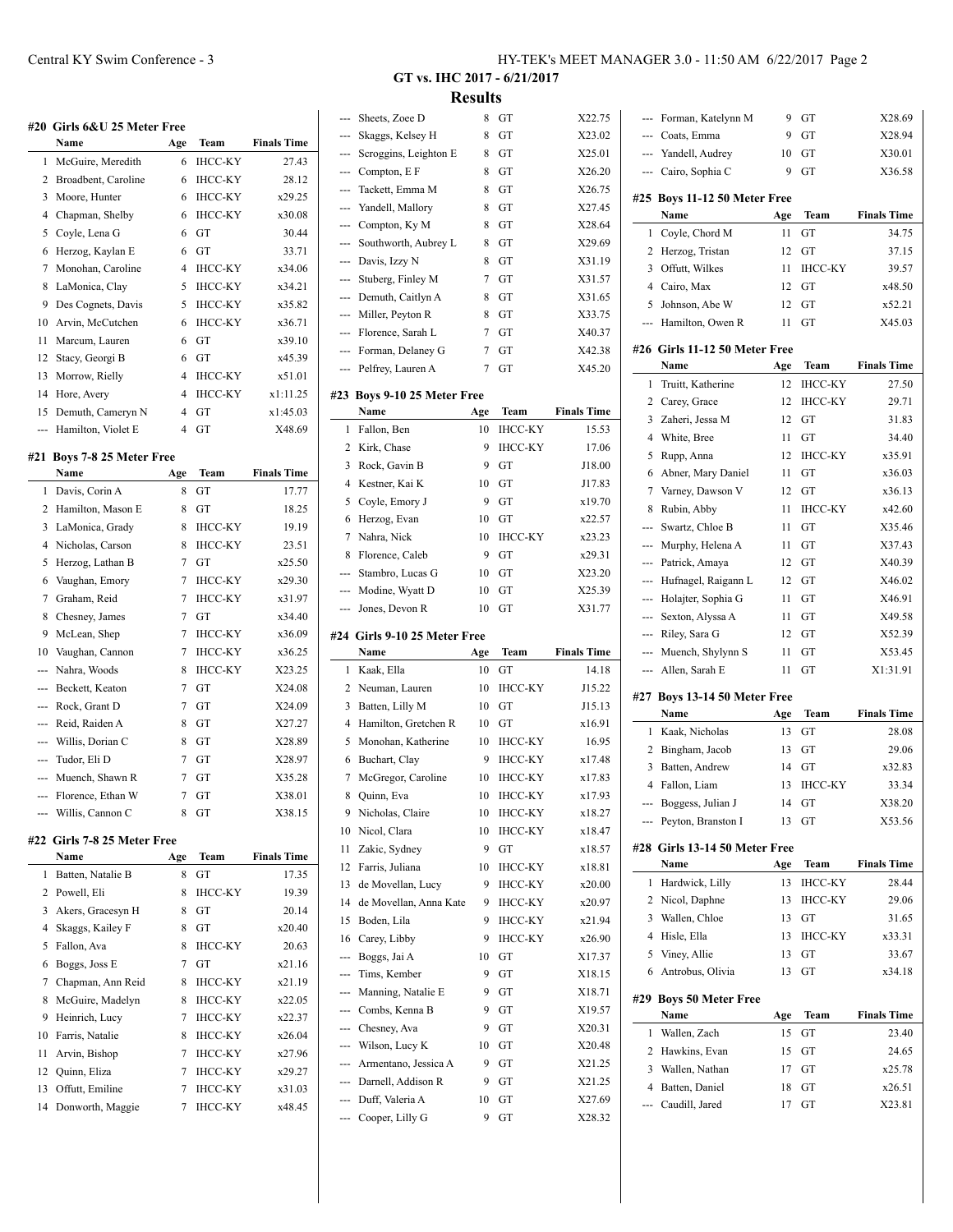|                | (#29 Boys 50 Meter Free)              |     |                |                    |
|----------------|---------------------------------------|-----|----------------|--------------------|
| ---            | Beaven, Eli                           | 15  | GТ             | X27.18             |
| ---            | Barnes. Larken L                      | 15  | GT             | X27.59             |
|                | --- Kestner, Teb K                    | 15  | GT             | X27.83             |
| ---            | Neaves, Caanan T                      | 16  | GT             | X28.67             |
|                |                                       |     |                |                    |
|                | #30 Girls 50 Meter Free<br>Name       |     | Team           | <b>Finals Time</b> |
|                |                                       | Age |                |                    |
| 1<br>2         | Bloomfield, Riette I                  | 15  | GT             | 27.31              |
|                | Montgomery, Shelby                    | 17  | GT             | 29.71<br>x31.57    |
| 3              | Hoskins, Grace                        | 16  | GT             |                    |
| 4<br>5         | Finch, Hailey<br>Bryan, Olivia R      | 15  | GT<br>GT       | x34.00             |
|                |                                       | 17  |                | x34.60             |
| ---            | Bingham, Sophia                       | 16  | GT             | X31.52             |
| ---            | Sturgill, Kendall                     | 16  | <b>IHCC-KY</b> | X36.50             |
| #31            | Boys 6&U 25 Meter Back                |     |                |                    |
|                | Name                                  | Age | Team           | <b>Finals Time</b> |
| 1              | Sawyer, John Cooper                   | 6   | <b>IHCC-KY</b> | 29.78              |
| 2              | Tackett, Alexander L                  | 6   | GТ             | 34.96              |
| 3              | Huber, Sloan                          | 5   | <b>IHCC-KY</b> | 39.40              |
| 4              | Dalton, Reilly                        | 5   | <b>IHCC-KY</b> | x50.67             |
| 5              | Holaiter, Owen E                      | 6   | GT             | 53.40              |
| 6              | Davis, Cal A                          | 5   | GT             | x1:26.07           |
|                |                                       |     |                |                    |
|                | #32 Girls 6&U 25 Meter Back           |     |                |                    |
|                | Name                                  | Age | Team           | <b>Finals Time</b> |
| 1              | Moore, Hunter                         | 6   | <b>IHCC-KY</b> | 27.25              |
| 2              | McGuire, Meredith                     | 6   | <b>IHCC-KY</b> | 27.89              |
| 3              | Marcum, Lauren                        | 6   | GT             | J34.25             |
| 4              | Herzog, Kaylan E                      | 6   | GT             | J33.83             |
| 5              | Broadbent, Caroline                   | 6   | <b>IHCC-KY</b> | x35.46             |
| 6              | Chapman, Shelby                       | 6   | <b>IHCC-KY</b> | x36.37             |
| 7              | Des Cognets, Davis                    | 5   | <b>IHCC-KY</b> | x41.97             |
| 8              | Arvin, McCutchen                      | 6   | <b>IHCC-KY</b> | x46.30             |
| 9              | Stacy, Georgi B                       | 6   | GT             | x51.45             |
| 10             | Morrow, Rielly                        | 4   | <b>IHCC-KY</b> | x1:04.06           |
| ---            | Hamilton, Violet E                    | 4   | GТ             | X52.89             |
| ---            | Demuth, Cameryn N                     | 4   | GT             | X1:27.20           |
| ---            | Monohan, Caroline                     | 4   | <b>IHCC-KY</b> | DQ                 |
|                | Shoulders past vertical toward breast |     |                |                    |
|                | Coyle, Lena G                         | 6   | GТ             | DQ                 |
|                | Shoulders past vertical toward breast |     |                |                    |
|                |                                       |     |                |                    |
| #33            | <b>Boys 7-8 25 Meter Back</b><br>Name | Age | Team           | <b>Finals Time</b> |
| 1              | Davis, Corin A                        | 8   | GT             | 19.69              |
| $\overline{c}$ | Herzog, Lathan B                      | 7   | GT             | 26.56              |

4 Nahra, Woods 8 IHCC-KY J28.37 5 Willis, Dorian C 8 GT x29.70 6 Reid, Raiden A 8 GT x33.40 7 Vaughan, Emory 7 IHCC-KY x34.85 8 Graham, Reid 7 IHCC-KY x34.90 9 McLean, Shep 7 IHCC-KY x49.06 --- Hamilton, Mason E 8 GT X23.22 --- Beckett, Keaton 7 GT X27.71 --- Tudor, Eli D 7 GT X27.95

| --- | Chesney, James                        | 7   | GТ             | X34.25             |
|-----|---------------------------------------|-----|----------------|--------------------|
| --- | Florence, Ethan W                     | 7   | GТ             | X34.69             |
| --- | Willis, Cannon C                      | 8   | GT             | X36.95             |
| --- | Muench, Shawn R                       | 7   | GТ             | <b>XDO</b>         |
|     | Shoulders past vertical toward breast |     |                |                    |
|     | Vaughan, Cannon                       | 7   | IHCC-KY        | DQ                 |
|     | Shoulders past vertical toward breast |     |                |                    |
|     | #34 Girls 7-8 25 Meter Back           |     |                |                    |
|     | Name                                  | Age | Team           | <b>Finals Time</b> |
| 1   | Powell, Eli                           | 8   | <b>IHCC-KY</b> | 19.18              |
| 2   | McGuire, Madelyn                      | 8   | <b>IHCC-KY</b> | 21.75              |
| 3   | Batten, Natalie B                     | 8   | GТ             | 23.62              |
| 4   | Boggs, Joss E                         | 7   | GТ             | 24.25              |
| 5   | Fallon, Ava                           | 8   | <b>IHCC-KY</b> | x24.87             |
| 6   | Skaggs, Kailey F                      | 8   | GT             | x24.94             |
| 7   | Heinrich, Lucy                        | 7   | <b>IHCC-KY</b> | x28.09             |
| 8   | Chapman, Ann Reid                     | 8   | <b>IHCC-KY</b> | x28.44             |
| 9   | Farris, Natalie                       | 8   | <b>IHCC-KY</b> | x29.78             |
| 10  | Arvin, Bishop                         | 7   | <b>IHCC-KY</b> | x29.84             |
| 11  | Offutt. Emiline                       | 7   | <b>IHCC-KY</b> | x29.91             |
| 12  | Quinn, Eliza                          | 7   | IHCC-KY        | x33.75             |
| 13  | Donworth, Maggie                      | 7   | IHCC-KY        | x55.95             |
| --- | Akers, Gracesyn H                     | 8   | GТ             | X22.85             |
| --- | Yandell, Mallory                      | 8   | GТ             | X26.06             |
|     | Sheets, Zoee D                        | 8   | GТ             | X26.88             |
| --- | Demuth, Caitlyn A                     | 8   | GT             | X28.44             |
| --- | Tackett, Emma M                       | 8   | GТ             | X30.81             |
|     | Southworth, Aubrey L                  | 8   | GТ             | X30.83             |
| --- | Stuberg, Finley M                     | 7   | GT             | X30.94             |
| --- | Compton, Ky M                         | 8   | GT             | X31.28             |
| --- | Miller, Peyton R                      | 8   | GT             | X33.82             |
| --- | Compton, E F                          | 8   | GT             | X33.90             |
| --- | Florence, Sarah L                     | 7   | GT             | X39.66             |
| --- | Forman, Delaney G                     | 7   | GТ             | X41.20             |
| --- | Pelfrey, Lauren A                     | 7   | GТ             | X51.40             |
| --- | Davis, Izzy N                         | 8   | GТ             | XDQ                |
|     | Shoulders past vertical toward breast |     |                |                    |
|     | Skaggs, Kelsey H                      | 8   | GТ             | DO                 |
|     | Shoulders past vertical toward breast |     |                |                    |
|     | Scroggins, Leighton E                 | 8   | GТ             | XDQ                |
|     | Shoulders past vertical toward breast |     |                |                    |
|     |                                       |     |                |                    |
|     | #35 Boys 9-10 25 Meter Back           |     |                |                    |
|     | Name                                  | Age | Team           | <b>Finals Time</b> |
| 1   | Fallon, Ben                           | 10  | ІНСС-КҮ        | 20.09              |
| 2   | Kirk, Chase                           | 9   | ІНСС-КҮ        | 23.41              |
| 3   | Nahra, Nick                           | 10  | ІНСС-КҮ        | x26.71             |
| 4   | Florence, Caleb                       | 9   | GТ             | 29.90              |
| 5   | Johnson, Ben L                        | 10  | GT             | 31.00              |
| 6   | Jones, Devon R                        | 10  | GT             | x36.66             |
| --- | Coyle, Emory J                        | 9   | GT             | X22.63             |
| --- | Herzog, Evan                          | 10  | GТ             | X24.26             |
| --- | Rock, Gavin B                         | 9   | GT             | X24.57             |
| --- | Modine, Wyatt D                       | 10  | GT             | X24.87             |
| --- | Kestner, Kai K                        | 10  | GT             | DQ                 |
|     | False start                           |     |                |                    |

**GT vs. IHC 2017 - 6/21/2017 Results**

| --- | Rock, Grant D                         | 7   | GT             | X31.22             |                          | #36 Girls 9-10 25 Meter Back           |          |                |                    |
|-----|---------------------------------------|-----|----------------|--------------------|--------------------------|----------------------------------------|----------|----------------|--------------------|
|     | Chesney, James                        | 7   | GT             | X34.25             |                          | Name                                   | Age      | Team           | <b>Finals Time</b> |
| --- | Florence, Ethan W                     | 7   | GT             | X34.69             |                          | 1 Kaak, Ella                           | 10       | GT             | 17.52              |
| --- | Willis, Cannon C                      | 8   | GT             | X36.95             | $\mathbf{2}$             | Neuman, Lauren                         | 10       | <b>IHCC-KY</b> | 19.97              |
| --- | Muench, Shawn R                       | 7   | GT             | <b>XDQ</b>         | *3                       | Manning, Natalie E                     | 9        | GT             | 21.06              |
|     | Shoulders past vertical toward breast |     |                |                    | *3                       | Farris, Juliana                        | 10       | <b>IHCC-KY</b> | 21.06              |
|     | --- Vaughan, Cannon                   |     | 7 IHCC-KY      | DQ                 | 5                        | Nicol, Clara                           | 10       | <b>IHCC-KY</b> | x21.58             |
|     | Shoulders past vertical toward breast |     |                |                    | 6                        | Zakic, Sydney                          | 9        | GT             | x21.84             |
|     | <b>34 Girls 7-8 25 Meter Back</b>     |     |                |                    | 7                        | Nicholas, Claire                       | 10       | <b>IHCC-KY</b> | x22.03             |
|     | Name                                  | Age | Team           | <b>Finals Time</b> | 8                        | Quinn, Eva                             | 10       | <b>IHCC-KY</b> | x23.07             |
|     | 1 Powell, Eli                         | 8   | <b>IHCC-KY</b> | 19.18              | 9                        | Tims, Kember                           | 9        | GT             | x23.14             |
| 2   | McGuire, Madelyn                      | 8   | <b>IHCC-KY</b> | 21.75              | 10                       | Monohan, Katherine                     | 10       | <b>IHCC-KY</b> | x23.72             |
| 3   | Batten, Natalie B                     | 8   | GT             | 23.62              | 11                       | Buchart, Clay                          | 9        | <b>IHCC-KY</b> | x23.94             |
| 4   | Boggs, Joss E                         | 7   | GT             | 24.25              | 12                       | de Movellan, Anna Kate                 | 9        | <b>IHCC-KY</b> | x24.06             |
| 5   | Fallon, Ava                           | 8   | <b>IHCC-KY</b> | x24.87             | 13                       | de Movellan, Lucy                      | 9        | <b>IHCC-KY</b> | x24.19             |
| 6   | Skaggs, Kailey F                      | 8   | GT             | x24.94             | 14                       | McGregor, Caroline                     | 10       | <b>IHCC-KY</b> | x24.66             |
| 7   | Heinrich, Lucy                        | 7   | IHCC-KY        | x28.09             | 15                       | Boden, Lila                            | 9        | <b>IHCC-KY</b> | x26.40             |
| 8   | Chapman, Ann Reid                     | 8   | IHCC-KY        | x28.44             | 16                       | Carey, Libby                           | 9        | <b>IHCC-KY</b> | x29.33             |
| 9   | Farris, Natalie                       | 8   | IHCC-KY        | x29.78             | ---                      | Batten, Lilly M                        | 10       | GT             | X18.07             |
| 10  | Arvin, Bishop                         | 7   | ІНСС-КҮ        | x29.84             | ---                      | Boggs, Jai A                           | 10       | GT             | X22.54             |
| 11  | Offutt, Emiline                       | 7   | <b>IHCC-KY</b> | x29.91             | $---$                    | Combs, Kenna B                         | 9        | GT             | X23.82             |
| 12  | Quinn, Eliza                          | 7   | ІНСС-КҮ        | x33.75             |                          | Chesney, Ava                           | 9        | GT             | X24.34             |
| 13  | Donworth, Maggie                      | 7   | IHCC-KY        | x55.95             |                          | Darnell, Addison R                     | 9        | GT             | X24.94             |
| --- | Akers, Gracesyn H                     | 8   | GT             | X22.85             | $\hspace{0.05cm} \ldots$ | Coats, Emma                            | 9        | GT             | X25.01             |
| --- | Yandell, Mallory                      | 8   | GT             | X26.06             | $---$                    | Wilson, Lucy K                         | 10       | GT             | X25.12             |
| --- | Sheets, Zoee D                        | 8   | GT             | X26.88             |                          | Armentano, Jessica A                   | 9        | GT             | X25.20             |
| --- | Demuth, Caitlyn A                     | 8   | GT             | X28.44             | ---                      | Yandell, Audrey                        | 10       | GT             | X25.40             |
| --- | Tackett, Emma M                       | 8   | GT             | X30.81             | $---$                    | Forman, Katelynn M                     | 9        | GT             | X28.17             |
|     | Southworth, Aubrey L                  | 8   | GT             | X30.83             | $---$                    | Duff, Valeria A                        | 10       | GT             | X28.33             |
| --- | Stuberg, Finley M                     | 7   | GT             | X30.94             | ---                      | Hamilton, Gretchen R                   | 10       | GT             | X28.82             |
| --- | Compton, Ky M                         | 8   | GT             | X31.28             |                          | Cairo, Sophia C                        | 9        | GT             | X29.46             |
|     | Miller, Peyton R                      | 8   | GT             | X33.82             |                          | Cooper, Lilly G                        | 9        | GT             | X37.40             |
| --- | Compton, E F                          | 8   | GT             | X33.90             |                          |                                        |          |                |                    |
| --- | Florence, Sarah L                     | 7   | GT             | X39.66             |                          | #37 Boys 11-12 50 Meter Back<br>Name   | Age      | Team           | <b>Finals Time</b> |
| --- | Forman, Delaney G                     | 7   | GT             | X41.20             |                          | 1 Herzog, Tristan                      | 12       | GT             | 47.39              |
| --- | Pelfrey, Lauren A                     | 7   | GT             | X51.40             | $\overline{2}$           | Offutt, Wilkes                         | 11       | <b>IHCC-KY</b> | 48.69              |
|     | --- Davis, Izzy N                     | 8   | GT             | <b>XDQ</b>         | 3                        | Hamilton, Owen R                       | 11       | GТ             | 1:00.60            |
|     | Shoulders past vertical toward breast |     |                |                    | 4                        | Cairo, Max                             | 12       | GT             | x1:03.91           |
|     | --- Skaggs, Kelsey H                  |     | 8 GT           | DQ                 |                          | --- Coyle, Chord M                     |          | 11 GT          | X43.69             |
|     | Shoulders past vertical toward breast |     |                |                    |                          |                                        |          |                |                    |
|     | --- Scroggins, Leighton E             |     | 8 GT           | <b>XDQ</b>         |                          | #38 Girls 11-12 50 Meter Back          |          |                |                    |
|     | Shoulders past vertical toward breast |     |                |                    |                          | Name                                   | Age      | Team           | <b>Finals Time</b> |
|     | 35 Boys 9-10 25 Meter Back            |     |                |                    |                          | 1 Truitt, Katherine                    | 12       | <b>IHCC-KY</b> | 33.89              |
|     | Name                                  | Age | <b>Team</b>    | <b>Finals Time</b> |                          | 2 Carey, Grace                         | 12       | <b>IHCC-KY</b> | 37.77              |
|     | 1 Fallon, Ben                         | 10  | <b>IHCC-KY</b> | 20.09              |                          | 3 Swartz, Chloe B                      | 11       | GT             | J40.22             |
| 2   | Kirk, Chase                           | 9   | <b>IHCC-KY</b> | 23.41              |                          | 4 White, Bree                          | 11       | GT             | J39.78             |
| 3   | Nahra, Nick                           | 10  | IHCC-KY        | x26.71             | 5                        | Patrick, Amaya                         | 12       | GT             | x45.51             |
| 4   | Florence, Caleb                       | 9   | GT             | 29.90              | 6                        | Rubin, Abby                            | 11       | <b>IHCC-KY</b> | x48.29             |
| 5   | Johnson, Ben L                        | 10  | GT             | 31.00              | 7                        | Murphy, Helena A                       | 11       | GT             | x57.13             |
| 6   | Jones, Devon R                        | 10  | GT             | x36.66             | ---                      | Zaheri, Jessa M                        | 12       | GT             | X38.57             |
|     | Coyle, Emory J                        | 9   | GT             | X22.63             | ---                      | Varney, Dawson V                       | 12       | GT             | X46.25             |
|     | Herzog, Evan                          | 10  | GT             | X24.26             | ---                      | Hufnagel, Raigann L                    | 12       | GT             | X46.57             |
|     | Rock, Gavin B                         | 9   | GT             | X24.57             | $\overline{\phantom{a}}$ | Abner, Mary Daniel                     | 11       | GT             | X47.57             |
|     | Modine, Wyatt D                       | 10  | GT             | X24.87             | ---                      | Sexton, Alyssa A<br>Holajter, Sophia G | 11<br>11 | GT<br>GT       | X55.62             |
|     | Kestner, Kai K                        | 10  | GT             | DQ                 |                          | Muench, Shylynn S                      | 11       | GT             | X58.83             |
|     | False start                           |     |                |                    |                          |                                        |          |                | X1:01.75           |
|     |                                       |     |                |                    |                          |                                        |          |                |                    |
|     |                                       |     |                |                    |                          |                                        |          |                |                    |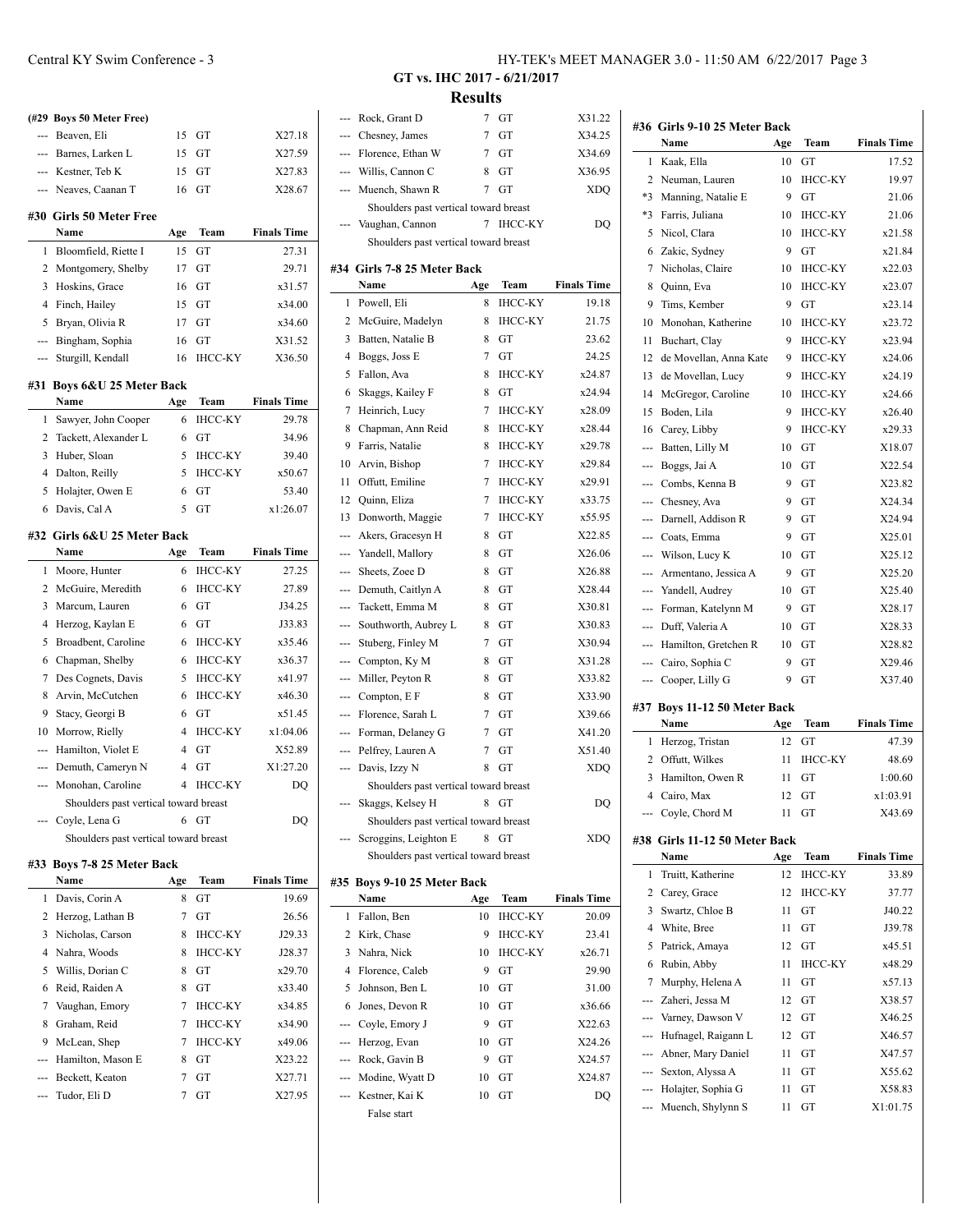| ---                       | (#38 Girls 11-12 50 Meter Back)<br>Riley, Sara G | 12       | GT             | X1:02.09           |  |  |  |  |
|---------------------------|--------------------------------------------------|----------|----------------|--------------------|--|--|--|--|
| ---                       | Allen, Sarah E                                   | 11       | GT             | X1:09.56           |  |  |  |  |
|                           |                                                  |          |                |                    |  |  |  |  |
|                           | #39 Boys 13-14 50 Meter Back                     |          |                |                    |  |  |  |  |
|                           | Name                                             | Age      | Team           | <b>Finals Time</b> |  |  |  |  |
| 1                         | Kaak, Nicholas                                   | 13       | GT             | 32.13              |  |  |  |  |
| 2                         | Bingham, Jacob                                   | 13       | GT             | 38.22              |  |  |  |  |
| 3                         | Fallon, Liam                                     | 13       | <b>IHCC-KY</b> | 39.59              |  |  |  |  |
| 4                         | Batten, Andrew                                   | 14       | GT             | x41.72             |  |  |  |  |
| 5                         | Slabaugh, Sammy                                  | 13       | <b>IHCC-KY</b> | 42.94              |  |  |  |  |
| 6                         | Peyton, Branston I                               | 13       | GT             | x1:11.14           |  |  |  |  |
| ---                       | Boggess, Julian J                                | 14       | GT             | X58.76             |  |  |  |  |
|                           | #40 Girls 13-14 50 Meter Back                    |          |                |                    |  |  |  |  |
|                           | Name                                             | Age      | Team           | <b>Finals Time</b> |  |  |  |  |
| 1                         | Nicol, Daphne                                    | 13       | <b>IHCC-KY</b> | 32.16              |  |  |  |  |
| 2                         | Hardwick, Lilly                                  | 13       | <b>IHCC-KY</b> | 35.52              |  |  |  |  |
| 3                         | Wallen, Chloe                                    | 13       | GT             | 40.45              |  |  |  |  |
| 4                         | Hisle, Ella                                      | 13       | IHCC-KY        | x40.94             |  |  |  |  |
| 5                         | Antrobus, Olivia                                 | 13       | GT             | 43.58              |  |  |  |  |
| ---                       | Viney, Allie                                     | 13       | GT             | X41.03             |  |  |  |  |
|                           |                                                  |          |                |                    |  |  |  |  |
| #41                       | <b>Boys 50 Meter Back</b>                        |          |                |                    |  |  |  |  |
|                           | Name                                             | Age      | Team           | <b>Finals Time</b> |  |  |  |  |
| 1                         | Wallen, Nathan                                   | 17       | GT             | 26.65              |  |  |  |  |
| $\overline{2}$            | Caudill, Jared                                   | 17       | GТ             | 26.90              |  |  |  |  |
| 3<br>4                    | Wallen, Zach                                     | 15       | GT             | x28.65             |  |  |  |  |
|                           | Batten, Daniel                                   | 18       | GТ             | x35.51             |  |  |  |  |
| ---                       | Hawkins, Evan                                    | 15       | GТ             | X32.16             |  |  |  |  |
| ---                       | Barnes, Larken L                                 | 15       | GT             | X32.94             |  |  |  |  |
|                           | --- Beaven, Eli                                  | 15<br>16 | GT             | X34.01<br>X39.38   |  |  |  |  |
| ---                       | Neaves, Caanan T                                 |          | GТ             |                    |  |  |  |  |
|                           | #42 Girls 50 Meter Back                          |          |                |                    |  |  |  |  |
|                           | Name                                             | Age      | Team           | <b>Finals Time</b> |  |  |  |  |
| 1                         | Bloomfield, Riette I                             | 15       | GT             | 33.40              |  |  |  |  |
| $\overline{c}$            | Hoskins, Grace                                   | 16       | GT             | 34.78              |  |  |  |  |
| 3                         | Bingham, Sophia                                  | 16       | GТ             | x37.96             |  |  |  |  |
| 4                         | Bryan, Olivia R                                  | 17       | GТ             | x45.27             |  |  |  |  |
|                           | 5 Sturgill, Kendall                              | 16       | IHCC-KY        | 45.91              |  |  |  |  |
|                           | Montgomery, Shelby                               | 17       | GТ             | X37.28             |  |  |  |  |
|                           | Finch, Hailey                                    | 15       | GТ             | X42.06             |  |  |  |  |
| #43 Boys 8&U 25 Meter Fly |                                                  |          |                |                    |  |  |  |  |
|                           |                                                  | Age      | Team           | <b>Finals Time</b> |  |  |  |  |
|                           | Name                                             |          |                | 26.20              |  |  |  |  |
| 1                         | Davis, Corin A                                   | 8        | GT             |                    |  |  |  |  |
| $\overline{c}$            | LaMonica, Grady                                  | 8        | IHCC-KY        | 26.50              |  |  |  |  |
| 3                         | Nahra, Woods                                     | 8        | <b>IHCC-KY</b> | 27.94              |  |  |  |  |
| 4                         | Nicholas, Carson                                 | 8        | <b>IHCC-KY</b> | x41.47             |  |  |  |  |
|                           | Chesney, James                                   | 7        | GT             | X43.50             |  |  |  |  |
| ---                       | Willis, Dorian C                                 | 8        | GT             |                    |  |  |  |  |
|                           | <b>Alternating Kick</b>                          |          |                |                    |  |  |  |  |
|                           | Hamilton, Mason E                                | 8        | GT             | DQ<br>DQ           |  |  |  |  |
|                           | Non-simultaneous arms                            |          |                |                    |  |  |  |  |
|                           | Reid, Raiden A                                   | 8        | GT             | XDQ                |  |  |  |  |

# Central KY Swim Conference - 3 HY-TEK's MEET MANAGER 3.0 - 11:50 AM 6/22/2017 Page 4

**GT vs. IHC 2017 - 6/21/2017 Results**

|                | Tackett, Alexander L<br><b>Alternating Kick</b> | 6   | GT             | DQ                 |  |  |
|----------------|-------------------------------------------------|-----|----------------|--------------------|--|--|
|                |                                                 |     |                |                    |  |  |
|                | #44  Girls 8&U 25 Meter Fly                     |     |                |                    |  |  |
|                | Name                                            | Age | Team           | <b>Finals Time</b> |  |  |
| 1              | Akers, Gracesyn H                               | 8   | GТ             | 19.98              |  |  |
| 2              | Batten, Natalie B                               | 8   | GТ             | 21.69              |  |  |
| 3              | Fallon, Ava                                     | 8   | <b>IHCC-KY</b> | 22.32              |  |  |
| 4              | Compton, Ky M                                   | 8   | GT             | x35.39             |  |  |
| 5              | Arvin, Bishop                                   | 7   | IHCC-KY        | 37.10              |  |  |
| ---            | Powell, Eli                                     | 8   | <b>IHCC-KY</b> | X23.26             |  |  |
| ---            | Yandell, Mallory                                | 8   | GT             | X23.94             |  |  |
| ---            | Skaggs, Kailey F                                | 8   | GТ             | X25.27             |  |  |
| ---            | Skaggs, Kelsey H                                | 8   | GТ             | X27.89             |  |  |
|                | --- Boggs, Joss E                               | 7   | GT             | X28.27             |  |  |
|                | --- Compton, E F                                | 8   | GT             | X36.87             |  |  |
| ---            | Southworth, Aubrey L                            | 8   | GТ             | X37.52             |  |  |
| ---            | Quinn, Eliza                                    | 7   | <b>IHCC-KY</b> | X50.27             |  |  |
|                | Coyle, Lena G                                   | 6   | GТ             | <b>XDQ</b>         |  |  |
|                | Non-simultaneous arms                           |     |                |                    |  |  |
|                | Sheets, Zoee D                                  | 8   | GT             | <b>XDO</b>         |  |  |
|                | Non-simultaneous arms                           |     |                |                    |  |  |
|                | Demuth, Caitlyn A                               | 8   | GТ             | DQ                 |  |  |
|                | Scissors kick                                   |     |                |                    |  |  |
|                | #45 Boys 9-10 25 Meter Fly                      |     |                |                    |  |  |
|                | Name                                            | Age | Team           | <b>Finals Time</b> |  |  |
| 1              | Fallon, Ben                                     | 10  | <b>IHCC-KY</b> | 17.42              |  |  |
| 2              | Rock, Gavin B                                   | 9   | GТ             | 22.29              |  |  |
| 3              | Kirk, Chase                                     | 9   | IHCC-KY        | 26.08              |  |  |
| $\overline{4}$ | Coyle, Emory J                                  | 9   | GT             | 27.15              |  |  |
| ---            | Kestner, Kai K                                  | 10  | GТ             | X21.50             |  |  |
| ---            | Herzog, Evan                                    | 10  | GТ             | DQ                 |  |  |
|                | Arms underwater recovery                        |     |                |                    |  |  |
|                | #46 Girls 9-10 25 Meter Fly                     |     |                |                    |  |  |
|                | Name                                            | Age | Team           | <b>Finals Time</b> |  |  |
| 1              | Batten, Lilly M                                 | 10  | GT             | 18.56              |  |  |
| 2              | Hamilton, Gretchen R                            | 10  | GT             | 19.97              |  |  |
| 3              | Zakic, Sydney                                   | 9   | GТ             | x21.90             |  |  |
|                | 4 McGregor, Caroline                            |     | 10 IHCC-KY     | 22.79              |  |  |
| 5              | Nicholas, Claire                                | 10  | <b>IHCC-KY</b> | 22.81              |  |  |
| 6              | Nicol, Clara                                    | 10  | ІНСС-КҮ        | x24.38             |  |  |
| 7              | de Movellan, Lucy                               | 9   | IHCC-KY        | x24.65             |  |  |
| 8              | Monohan, Katherine                              | 10  | ІНСС-КҮ        | x24.92             |  |  |
| 9              | Boden, Lila                                     | 9   | ІНСС-КҮ        | x25.02             |  |  |
| 10             | de Movellan, Anna Kate                          | 9   | <b>IHCC-KY</b> | x25.69             |  |  |
| 11             | Boggs, Jai A                                    | 10  | GT             | x27.53             |  |  |
| ---            | Kaak, Ella                                      | 10  | GT             | X16.15             |  |  |
| ---            | Tims, Kember                                    | 9   | GT             | X22.60             |  |  |
| ---            | Combs, Kenna B                                  | 9   | GT             | X26.17             |  |  |
| ---            | Manning, Natalie E                              | 9   | GT             | X26.76             |  |  |
|                |                                                 | 9   | GT             | X28.16             |  |  |
| ---            | Chesney, Ava                                    |     |                |                    |  |  |
| ---            | Coats, Emma                                     | 9   | GT             | X29.50             |  |  |
|                | --- Yandell, Audrey                             | 10  | GT             | X33.06             |  |  |
|                | #47 Boys 11-12 50 Meter Fly                     |     |                |                    |  |  |
|                | Name                                            | Age | Team           | <b>Finals Time</b> |  |  |
| 1              | Coyle, Chord M                                  | 11  | GT             | 43.75              |  |  |

| 2              | Herzog, Tristan              | 12  | GT             | 47.39              |
|----------------|------------------------------|-----|----------------|--------------------|
| 3              | Monohan, Clay                | 12  | <b>IHCC-KY</b> | 51.42              |
|                | 4 Nahra, Jake                | 12  | <b>IHCC-KY</b> | 52.66              |
| 5              | Hamilton, Owen R             | 11  | GT             | x1:22.33           |
|                | --- Cairo, Max               | 12  | GТ             | X1:12.88           |
| ---            | Johnson, Abe W               | 12  | GT             | X1:16.70           |
|                |                              |     |                |                    |
|                | #48 Girls 11-12 50 Meter Fly |     |                |                    |
|                | Name                         | Age | Team           | <b>Finals Time</b> |
| 1              | Carey, Grace                 | 12  | <b>IHCC-KY</b> | 32.46              |
| 2              | Zaheri, Jessa M              | 12  | GТ             | 38.59              |
| 3              | Rupp, Anna                   | 12  | IHCC-KY        | 39.44              |
| 4              | Swartz, Chloe B              | 11  | GТ             | 47.39              |
| 5              | Patrick, Amaya               | 12  | GT             | x50.41             |
| 6              | Varney, Dawson V             | 12  | GT             | x51.02             |
| 7              | Rubin, Abby                  | 11  | <b>IHCC-KY</b> | x56.53             |
| ---            | White, Bree                  | 11  | GT             | X40.37             |
| $---$          | Abner, Mary Daniel           | 11  | GT             | X48.52             |
| ---            | Murphy, Helena A             | 11  | GT             | X1:00.41           |
|                | #49 Boys 13-14 50 Meter Fly  |     |                |                    |
|                | Name                         | Age | Team           | <b>Finals Time</b> |
| 1              | Kaak, Nicholas               | 13  | GT             | 31.75              |
| 2              | Fallon, Liam                 | 13  | <b>IHCC-KY</b> | 42.35              |
|                | --- Bingham, Jacob           | 13  | GT             | X32.25             |
| $---$          | Slabaugh, Sammy              | 13  | <b>IHCC-KY</b> | X42.89             |
| ---            | Batten, Andrew               | 14  | GТ             | DQ                 |
|                | Seissors kick                |     |                |                    |
|                |                              |     |                |                    |
|                |                              |     |                |                    |
|                | #50 Girls 13-14 50 Meter Fly |     |                |                    |
|                | Name                         | Age | Team           | <b>Finals Time</b> |
| 1              | Nicol, Daphne                | 13  | IHCC-KY        | 32.84              |
| 2              | Viney, Allie                 | 13  | GT             | 39.00              |
| $\overline{a}$ | Hardwick, Lilly              | 13  | IHCC-KY        | X33.90             |
|                | --- Wallen, Chloe            | 13  | GT             | X39.95             |
| ---            | Antrobus, Olivia             | 13  | GT             | X46.72             |
|                | #51 Boys 50 Meter Fly        |     |                |                    |
|                | Name                         | Age | Team           | <b>Finals Time</b> |
| 1              | Wallen, Zach                 | 15  | GT             | 26.02              |
| $\overline{2}$ | Hawkins, Evan                | 15  | GT             | 26.08              |
| 3              | Caudill, Jared               | 17  | GТ             | x26.57             |
| 4              | Wallen, Nathan               | 17  | GT             | x27.02             |
| ---            | Batten, Daniel               | 18  | GT             | X29.29             |
| $---$          | Beaven, Eli                  | 15  | GT             | X31.80             |
|                | --- Barnes, Larken L         | 15  | GТ             | X32.59             |
|                | Neaves, Caanan T             | 16  | GТ             | X33.81             |
|                |                              |     |                |                    |
|                | #52 Girls 50 Meter Fly       |     |                |                    |
|                | Name                         | Age | Team           | <b>Finals Time</b> |
| 1              | Bloomfield, Riette I         | 15  | GT             | 29.69              |
| 2              | Montgomery, Shelby           | 17  | GТ             | 33.91              |
| 3              | Hoskins, Grace               | 16  | GT             | x34.13             |
| $\overline{4}$ | Bingham, Sophia              | 16  | GT             | x34.38             |
| ---            | Finch, Hailey                | 15  | GТ             | X40.10             |
| ---            | Bryan, Olivia R              | 17  | GT             | X41.68             |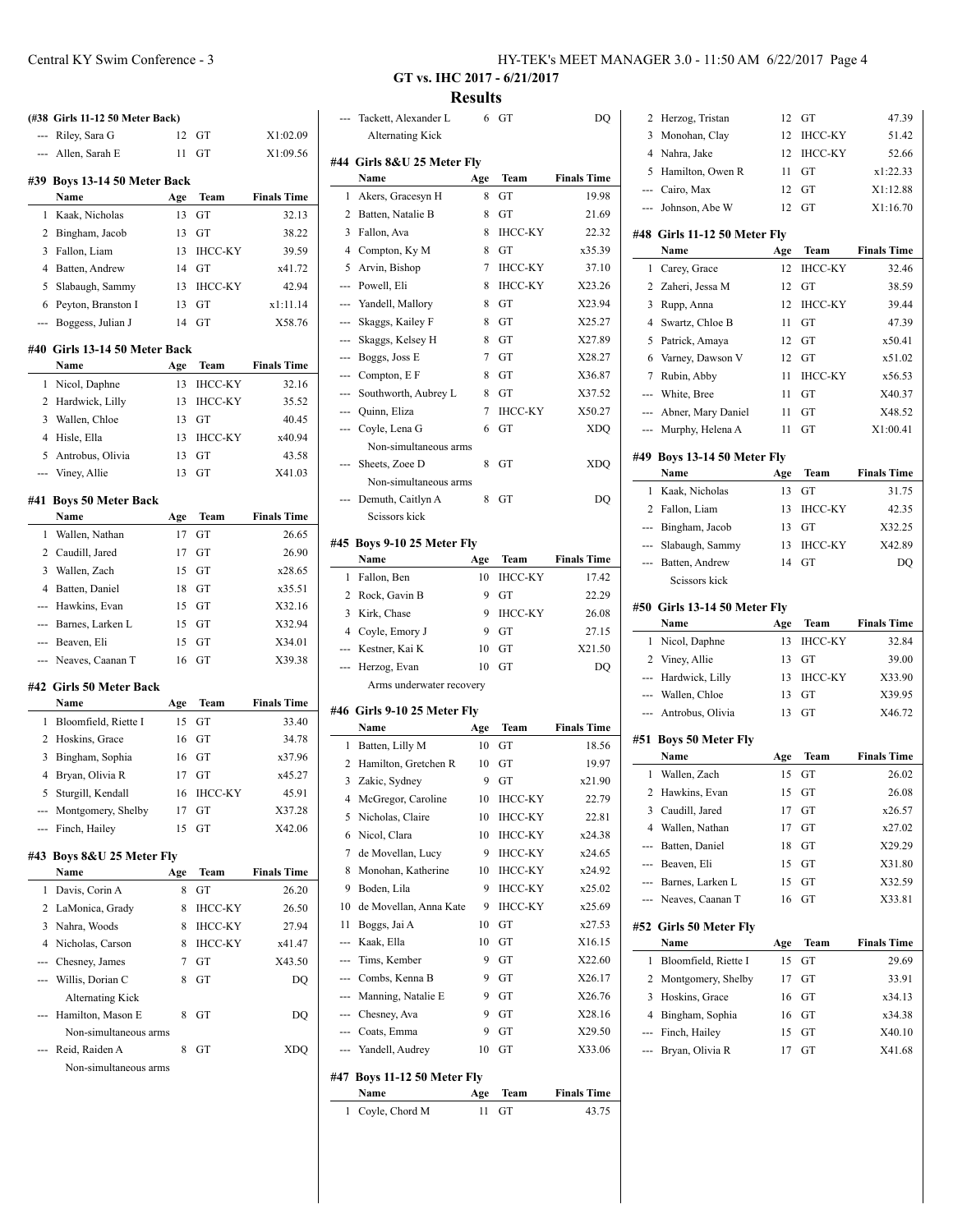|                | #53 Boys 8&U 25 Meter Breast                   |     |                |                    |
|----------------|------------------------------------------------|-----|----------------|--------------------|
|                | Name                                           | Age | Team           | <b>Finals Time</b> |
| $\mathbf{1}$   | Hamilton, Mason E                              | 8   | GT             | 27.76              |
| 2              | Nahra, Woods                                   | 8   | IHCC-KY        | 29.06              |
| 3              | Herzog, Lathan B                               | 7   | GT             | 32.51              |
| 4              | Reid, Raiden A                                 | 8   | GT             | x37.94             |
| 5              | LaMonica, Grady                                | 8   | <b>IHCC-KY</b> | 44.34              |
| ---            | Beckett, Keaton                                | 7   | GT             | X28.37             |
| ---            | Davis, Corin A                                 | 8   | GT             | X28.82             |
| ---            | Nicholas, Carson                               | 8   | <b>IHCC-KY</b> | X33.59             |
|                | Willis, Dorian C                               | 8   | GT             | X49.87             |
| ---            | Chesney, James                                 | 7   | GТ             | X50.68             |
| $\overline{a}$ | Rock, Grant D                                  | 7   | GT             | <b>XDO</b>         |
|                | Seissors kiek                                  |     |                |                    |
|                | Tackett, Alexander L                           | 6   | GT             | <b>XDO</b>         |
|                | Scissors kick                                  |     |                |                    |
|                | Willis, Cannon C                               | 8   | GТ             | DO                 |
|                | Hands brought beyond the hipline during stroke |     |                |                    |
|                | #54 Girls 8&U 25 Meter Breast                  |     |                |                    |
|                | Name                                           | Age | Team           | <b>Finals Time</b> |
| 1              | Farris, Natalie                                | 8   | <b>IHCC-KY</b> | 27.88              |
| 2              | Akers, Gracesyn H                              | 8   | GТ             | 27.97              |
| 3              | Powell, Eli                                    | 8   | <b>IHCC-KY</b> | 28.01              |
| 4              | Chapman, Ann Reid                              | 8   | <b>IHCC-KY</b> | x31.25             |
| 5              | Boggs, Joss E                                  | 7   | GT             | 32.76              |
| 6              | Heinrich, Lucy                                 | 7   | <b>IHCC-KY</b> | x33.15             |
| 7              | McGuire, Madelyn                               | 8   | <b>IHCC-KY</b> | x35.24             |
| 8              | Arvin, Bishop                                  | 7   | <b>IHCC-KY</b> | x38.65             |
| 9              | McGuire, Meredith                              | 6   | <b>IHCC-KY</b> | x40.47             |
| 10             | Quinn, Eliza                                   | 7   | <b>IHCC-KY</b> | x40.84             |
| 11             | Offutt, Emiline                                | 7   | <b>IHCC-KY</b> | x42.62             |
| ---            | Batten, Natalie B                              | 8   | GT             | X24.75             |
| ---            | Sheets, Zoee D                                 | 8   | GТ             | X28.97             |
| ---            | Southworth, Aubrey L                           | 8   | GT             | X30.81             |

| 10       | Quinn, Eliza                  | 7 | IHCC-KY        | x40.84     |
|----------|-------------------------------|---|----------------|------------|
| 11       | Offutt, Emiline               | 7 | <b>IHCC-KY</b> | x42.62     |
|          | Batten, Natalie B             | 8 | GT             | X24.75     |
|          | Sheets, Zoee D                | 8 | GT             | X28.97     |
|          | --- Southworth, Aubrey L      | 8 | GT             | X30.81     |
| $---$    | Skaggs, Kailey F              | 8 | GT             | X34.64     |
| $\cdots$ | Skaggs, Kelsey H              | 8 | GT             | X35.51     |
|          | --- Demuth, Caitlyn A         | 8 | GT             | X47.50     |
|          | --- Compton, E F              | 8 | GT             | X48.82     |
|          | --- Compton, Ky M             | 8 | GT             | DQ         |
|          | Arms two strokes underwater   |   |                |            |
|          | --- Coyle, Lena G             | 6 | GT             | DQ         |
|          | Scissors kick                 |   |                |            |
|          | --- Tackett, Emma M           | 8 | GT             | XDQ        |
|          | Scissors kick                 |   |                |            |
|          | --- Yandell, Mallory          | 8 | GТ             | <b>XDQ</b> |
|          | Scissors kick                 |   |                |            |
|          | #55 Boys 9-10 25 Meter Breast |   |                |            |

| Name                        | Age | Team | <b>Finals Time</b> |
|-----------------------------|-----|------|--------------------|
| 1 Coyle, Emory J            | 9   | GT   | 23.84              |
| 2 Kestner, Kai K            | 10  | GT   | 24.14              |
| --- Johnson, Ben L          | 10  | GT   | X33.34             |
| --- Herzog, Evan            | 10  | GT   | DO                 |
| Arms two strokes underwater |     |      |                    |
| --- Rock, Gavin B           |     | GT   | ( )( )             |
| Downward butterfly kick     |     |      |                    |

# Central KY Swim Conference - 3 HY-TEK's MEET MANAGER 3.0 - 11:50 AM 6/22/2017 Page 5

# **GT vs. IHC 2017 - 6/21/2017 Results**

|     | #56 Girls 9-10 25 Meter Breast  |     |                |                                                                                                             |
|-----|---------------------------------|-----|----------------|-------------------------------------------------------------------------------------------------------------|
|     | Name                            | Age | Team           | <b>Finals Time</b>                                                                                          |
| 1   | Kaak, Ella                      | 10  | GT             | 18.57                                                                                                       |
| 2   | Batten, Lilly M                 | 10  | GТ             | 20.32                                                                                                       |
| 3   | Neuman, Lauren                  | 10  | <b>IHCC-KY</b> | 20.84                                                                                                       |
| 4   | Quinn, Eva                      | 10  | <b>IHCC-KY</b> | 21.32                                                                                                       |
| 5   | Hamilton, Gretchen R            | 10  | GT             | x21.75                                                                                                      |
| 6   | Nicol, Clara                    | 10  | <b>IHCC-KY</b> | x22.44                                                                                                      |
| 7   | Nicholas, Claire                | 10  | <b>IHCC-KY</b> | x22.57                                                                                                      |
| 8   | Farris, Juliana                 | 10  | <b>IHCC-KY</b> | x24.62                                                                                                      |
| 9   | McGregor, Caroline              | 10  | <b>IHCC-KY</b> | x26.35                                                                                                      |
| 10  | de Movellan, Anna Kate          | 9   | <b>IHCC-KY</b> | x26.78                                                                                                      |
| 11  | Manning, Natalie E              | 9   | GT             | x27.28                                                                                                      |
| 12  | Buchart, Clay                   | 9   | <b>IHCC-KY</b> | x29.28                                                                                                      |
| 13  | Carey, Libby                    | 9   | <b>IHCC-KY</b> | x34.22                                                                                                      |
| --- | Boggs, Jai A                    | 10  | GT             | X24.19                                                                                                      |
| --- | Zakic, Sydney                   | 9   | GT             | X25.06                                                                                                      |
| --- | Tims, Kember                    | 9   | GT             | X25.87                                                                                                      |
|     | Combs, Kenna B                  | 9   | GT             | X30.52                                                                                                      |
| --- | Coats, Emma                     | 9   | GT             | X30.97                                                                                                      |
| --- | Armentano, Jessica A            | 9   | GT             | X31.75                                                                                                      |
|     | --- Cooper, Lilly G             | 9   | GT             | X32.83                                                                                                      |
| --- | Cairo, Sophia C                 | 9   | GT             | X34.95                                                                                                      |
| --- | Yandell, Audrey                 | 10  | GТ             | X35.20                                                                                                      |
| --- | Duff, Valeria A                 | 10  | GТ             | X41.16                                                                                                      |
| --- | Chesney, Ava                    | 9   | GТ             | XDQ                                                                                                         |
|     | Arms two strokes underwater     |     |                |                                                                                                             |
|     | #57 Boys 11-12 50 Meter Breast  |     |                |                                                                                                             |
|     |                                 |     |                |                                                                                                             |
|     | Name                            | Age | Team           |                                                                                                             |
| 1   | Monohan, Clay                   | 12  | ІНСС-КҮ        |                                                                                                             |
| 2   | Coyle, Chord M                  | 11  | GT             | 46.72                                                                                                       |
| 3   | Nahra, Jake                     | 12  | <b>IHCC-KY</b> | 50.40                                                                                                       |
| 4   | Offutt, Wilkes                  | 11  | IHCC-KY        | x56.06                                                                                                      |
| 5   | Cairo, Max                      | 12  | GТ             | 1:01.02                                                                                                     |
| --- | Herzog, Tristan                 | 12  | GТ             |                                                                                                             |
| --- | Hamilton, Owen R                | 11  | GТ             | X1:11.01                                                                                                    |
|     | #58 Girls 11-12 50 Meter Breast |     |                |                                                                                                             |
|     | Name                            | Age | Team           |                                                                                                             |
| 1   | Truitt, Katherine               | 12  | <b>IHCC-KY</b> |                                                                                                             |
| 2   | Zaheri, Jessa M                 | 12  | GТ             |                                                                                                             |
| 3   | Rupp, Anna                      | 12  | <b>IHCC-KY</b> | 47.51                                                                                                       |
| 4   | Patrick, Amaya                  | 12  | GT             | 50.19                                                                                                       |
| 5   | White, Bree                     | 11  | GT             |                                                                                                             |
| 6   | Rubin, Abby                     | 11  | <b>IHCC-KY</b> |                                                                                                             |
| 7   | Varney, Dawson V                | 12  | GT             | <b>Finals Time</b><br>43.16<br>X51.87<br><b>Finals Time</b><br>33.69<br>43.07<br>x51.78<br>x53.00<br>x53.22 |
| --- | Swartz, Chloe B                 | 11  | GT             |                                                                                                             |
| --- | Abner, Mary Daniel              | 11  | GT             |                                                                                                             |
| --- | Murphy, Helena A                | 11  | GT             |                                                                                                             |
| --- | Riley, Sara G                   | 12  | GT             |                                                                                                             |
|     | #59 Boys 13-14 50 Meter Breast  |     |                |                                                                                                             |
|     | Name                            | Age | Team           | X43.93<br>X50.70<br>X1:04.56<br>X1:08.39<br><b>Finals Time</b>                                              |
| 1   | Bingham, Jacob                  | 13  | GТ             |                                                                                                             |
| 2   | Slabaugh, Sammy                 | 13  | ІНСС-КҮ        | 35.75<br>45.94                                                                                              |

| $---$          | Batten, Andrew                     | 14  | GТ                     | DQ                 |
|----------------|------------------------------------|-----|------------------------|--------------------|
|                | Scissors kick                      |     |                        |                    |
|                | #60 Girls 13-14 50 Meter Breast    |     |                        |                    |
|                | Name                               | Age | Team                   | <b>Finals Time</b> |
| 1              | Viney, Allie                       | 13  | GT                     | J41.91             |
| 2              | Hardwick, Lilly                    | 13  | <b>IHCC-KY</b>         | J41.90             |
| 3              | Wallen, Chloe                      | 13  | GТ                     | 45.50              |
| 4              | Hisle, Ella                        | 13  | <b>IHCC-KY</b>         | 50.69              |
| 5              | Antrobus, Olivia                   | 13  | GТ                     | x1:01.52           |
|                |                                    |     |                        |                    |
|                | #61 Boys 50 Meter Breast           |     |                        |                    |
|                | Name                               | Age | Team                   | <b>Finals Time</b> |
| 1              | Caudill, Jared                     | 17  | GT                     | 29.90              |
| 2              | Hawkins, Evan                      | 15  | GТ                     | 30.26              |
| 3              | Beaven, Eli                        | 15  | GТ                     | x35.45             |
| 4              | Neaves, Caanan T                   | 16  | GТ                     | x36.34             |
| ---            | Wallen, Zach                       | 15  | GТ                     | X32.07             |
| $\cdots$       | Wallen, Nathan                     | 17  | GТ                     | X32.17             |
| $-$            | Batten, Daniel                     | 18  | GТ                     | X36.03             |
| ---            | Barnes, Larken L                   | 15  | GТ                     | X37.45             |
|                | #62 Girls 50 Meter Breast          |     |                        |                    |
|                | Name                               | Age | Team                   | <b>Finals Time</b> |
| 1              | Montgomery, Shelby                 | 17  | GT                     | 36.53              |
| 2              | Bingham, Sophia                    | 16  | GТ                     | 39.46              |
| 3              | Sturgill, Kendall                  | 16  | <b>IHCC-KY</b>         | 43.83              |
| 4              | Bryan, Olivia R                    | 17  | GТ                     | x46.66             |
| 5              | Finch, Hailey                      | 15  | GТ                     | x48.76             |
| $\overline{a}$ | Bloomfield, Riette I               | 15  | GТ                     | X36.28             |
|                |                                    |     |                        |                    |
| ---            |                                    | 16  |                        |                    |
|                | Hoskins, Grace                     |     | GТ                     | X41.03             |
|                | #63 Boys 8&U 100 Meter Free Relay  |     |                        |                    |
|                | Team                               |     | Relay                  | <b>Finals Time</b> |
| 1              | GT                                 |     | A                      | 1:37.75            |
|                | Hamilton, Mason E 8                |     | Herzog, Lathan B 7     |                    |
|                | Chesney, James 7                   |     | Davis, Corin A 8       |                    |
| 2              | <b>IHCC-KY</b>                     |     | A                      | 1:42.16            |
|                | Nahra, Woods 8                     |     | Vaughan, Emory 7       |                    |
|                | Sawyer, John Cooper 6              |     | Nicholas, Carson 8     |                    |
| 3              | GT                                 |     | B                      | x1:53.03           |
|                | Rock, Grant D 7                    |     | Willis, Dorian C 8     |                    |
|                | Reid, Raiden A 8                   |     | Beckett, Keaton 7      |                    |
| 4              | <b>IHCC-KY</b>                     |     | B                      | x2:27.34           |
|                | Graham, Reid 7                     |     | Huber, Sloan 5         |                    |
|                | Vaughan, Cannon 7                  |     | McLean, Shep 7         |                    |
| 5              | GT                                 |     | C                      | x2:48.89           |
|                | Tudor, Eli D 7                     |     | Davis, Cal A 5         |                    |
|                | Willis, Cannon C 8                 |     | Tackett, Alexander L 6 |                    |
|                | #64 Girls 8&U 100 Meter Free Relay |     |                        |                    |
|                | Team                               |     | Relay                  | <b>Finals Time</b> |
| 1              | <b>IHCC-KY</b>                     |     | А                      | 1:24.78            |
|                | McGuire, Madelyn 8                 |     | Heinrich, Lucy 7       |                    |
|                | Fallon, Ava 8                      |     | Powell, Eli 8          |                    |
| 2              | GT                                 |     | B                      | 1:53.02            |
|                | Skaggs, Kelsey H 8                 |     | Compton, Ky M 8        |                    |
|                | Compton, E F 8                     |     | Yandell, Mallory 8     |                    |